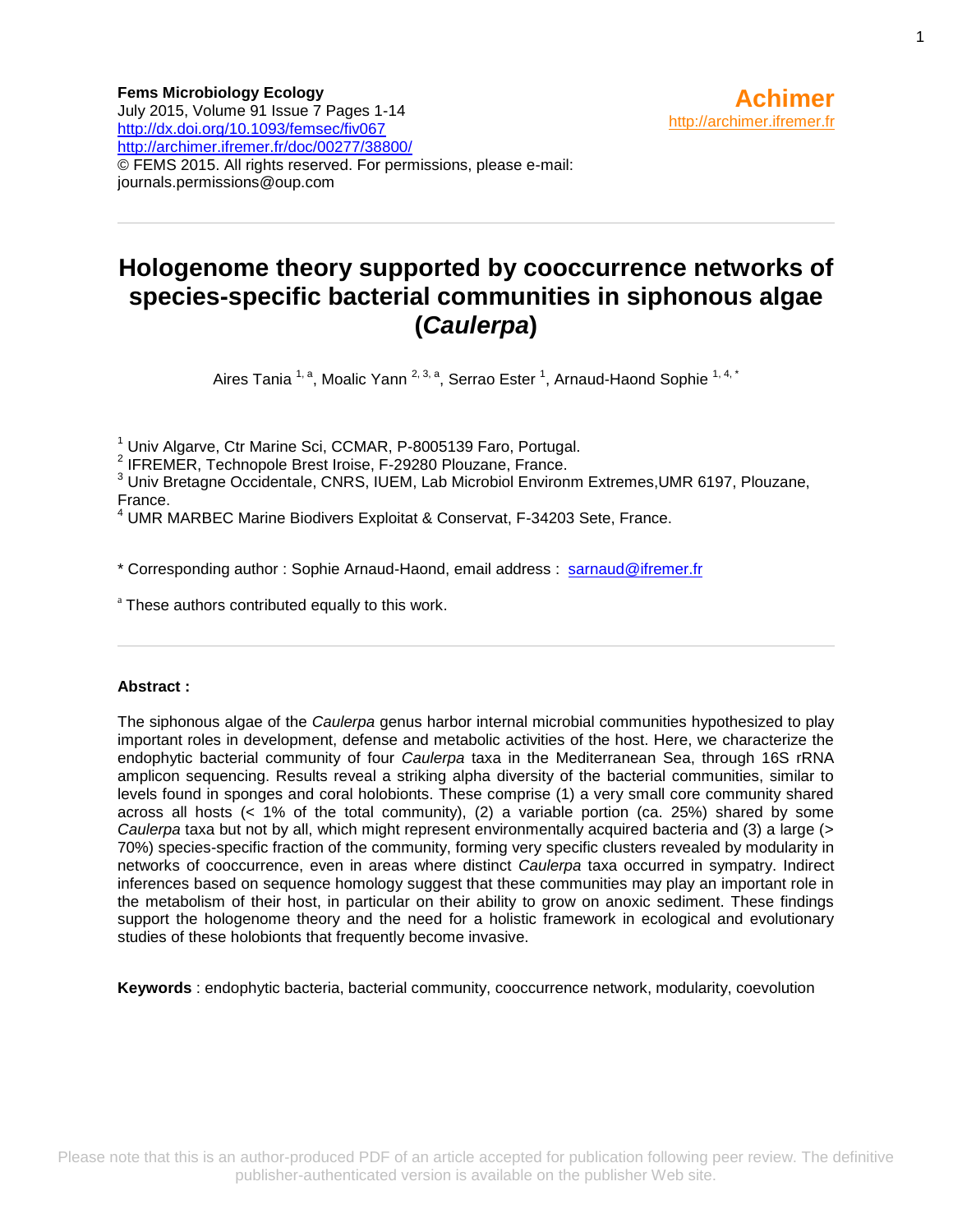#### **Introduction**

Bacteria are ubiquitous worldwide and, as pathogens, commensals or symbionts, they play an often cryptic but major role in the evolution of eukaryotes through co-evolution and as a factor of host speciation (Janson et al., 2008). The genomic richness of those microbial communities, can thus play a determinant role both in adaptation and evolution of higher organisms (Zilber-Rosenberg and Rosenberg, 2008; Tonon et al., 2011; Dittami et al., 2014). The hologenome theory (Reshef et al., 2006; Rosenberg et al., 2007) proposes the explicit consideration of the role played by the cooperation between different genomic compartments in evolution and adaptation of the holobiont (host and bacterial microbiota).

Last decade's advances on massive sequencing technologies have revolutionized our access to the microbial compartment of biodiversity, improving the understanding of its influence on geochemical cycles (Myshrall et al., 2010) and on the metabolism, ecology and evolution of eukaryotes (Chandler et al., 2011; Moore et al., 2011; Sachs et al., 2011). Deep amplicon sequencing of 16S ribosomal RNA (rRNA) gene showed that microbial communities in many environments including marine habitats, soil, plants and animals, are much more diverse than previously assumed (Huber et al., 2007; Costello et al., 2009; Turnbaugh et al., 2010; Hollister et al., 2010).

Bacterial assemblages associated with marine organisms like sponges, corals, algae and seagrasses, include groups involved in important metabolic processes such as nitrification, nitrogen fixation, sulfate reduction, photosynthesis, plant growth enhancement, morphogenesis induction or chemical defense (Chisholm et al., 1996; Nakanishi and Nishijima, 1996; Crump and Koch, 2008; Lee et al., 2009; Barott et al., 2011; Burke et al., 2011; Orole and Adejumo, 2011). Recent molecular studies have explored the epiphytic bacterial diversity on some macroalgal species (Lachnit et al., 2009; Tujula et al., 2010; Barott et al., 2011; Burke et al., 2011). These include taxa associated with functions such as inducing the release and settlement of spores (Joint et al., 2007; Weinberger et al., 2007), or positively influencing algal growth and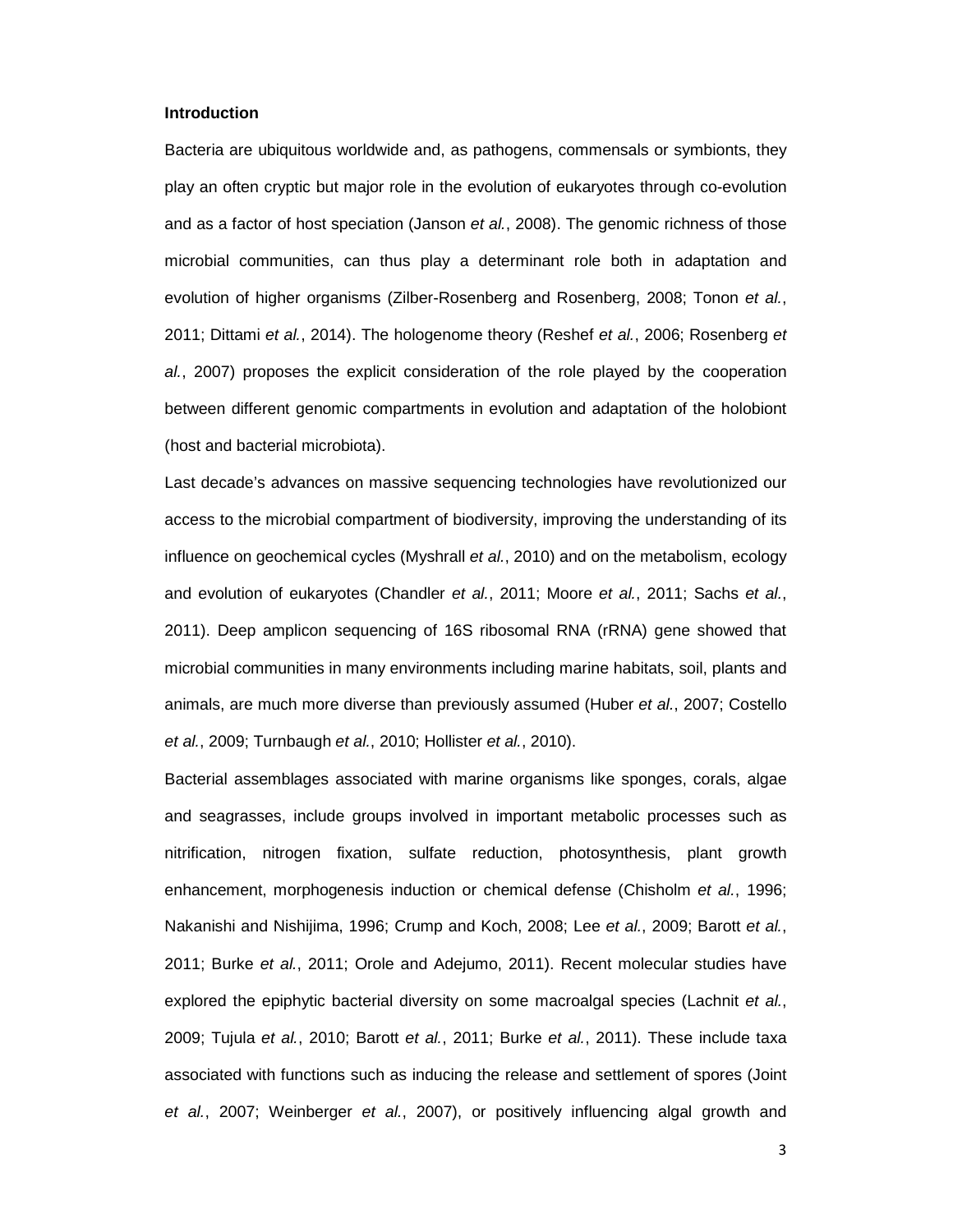development (Matsuo et al., 2005) and providing essential nutrients (Keshtacher-Liebson et al., 1995; Croft et al., 2006). Some of these studies compared bacterial communities of different algal species in sympatry and allopatry and evidence suggested the presence of species-specific bacterial assemblages (Lachnit et al., 2009; Barott et al., 2011), supporting an important role on the metabolism of their host. However, these few studies on algae and marine plants mostly focus on epiphytic communities (Crump and Koch, 2008; Tujula et al., 2010; Burke et al., 2011). There is evidence that epiphytic bacteria associated with algae are unique and different from the surrounding water (Lachnit et al., 2011), thus endophytic communities can be expected to be even more tightly associated to their host. Also, the endophytic communities of siphonous green algae, such as *Caulerpa* sp., have been shown to be stable over time (Hollants et al., 2011a) and distinct from the epiphytic bacterial assemblage of the same alga (Hollants et al., 2011b).

The coenocytic green algae of the genus Caulerpa, distributed mostly in tropical and subtropical marine waters around the world, are known to be associated with diverse endosymbiotic bacteria (Dawes and Lohr, 1978; Chisholm et al., 1996; Meusnier et al., 2001; Delbridge et al., 2014; Aires et al., 2012, 2013). Several species of Caulerpa have become invasive in non-native regions, and they can exhibit enhanced performance in low nutrient and anoxic sediment (Chisholm et al., 1996; Chisholm and Moulin, 2003), conferring competitive advantage over native species. Three species or species complexes occur in the Mediterranean Sea; the native Caulerpa prolifera (Ollivier, 1929; Rayss, 1941), and two non-native species, C. racemosa (including three varieties, two of which at least recently introduced) and C. taxifolia (Panayotidis, 2006). The bacterial communities of some *Caulerpa* species have been previously studied. A pioneer study on C. taxifolia based on DGGE (Denaturing Gradient Gel Electrophoresis) screening of clones from 16S libraries identified five major lineages among which three appeared dominant (Meusnier et al., 2001). These studies did not however allow the comprehensive characterization of its highly diverse bacterial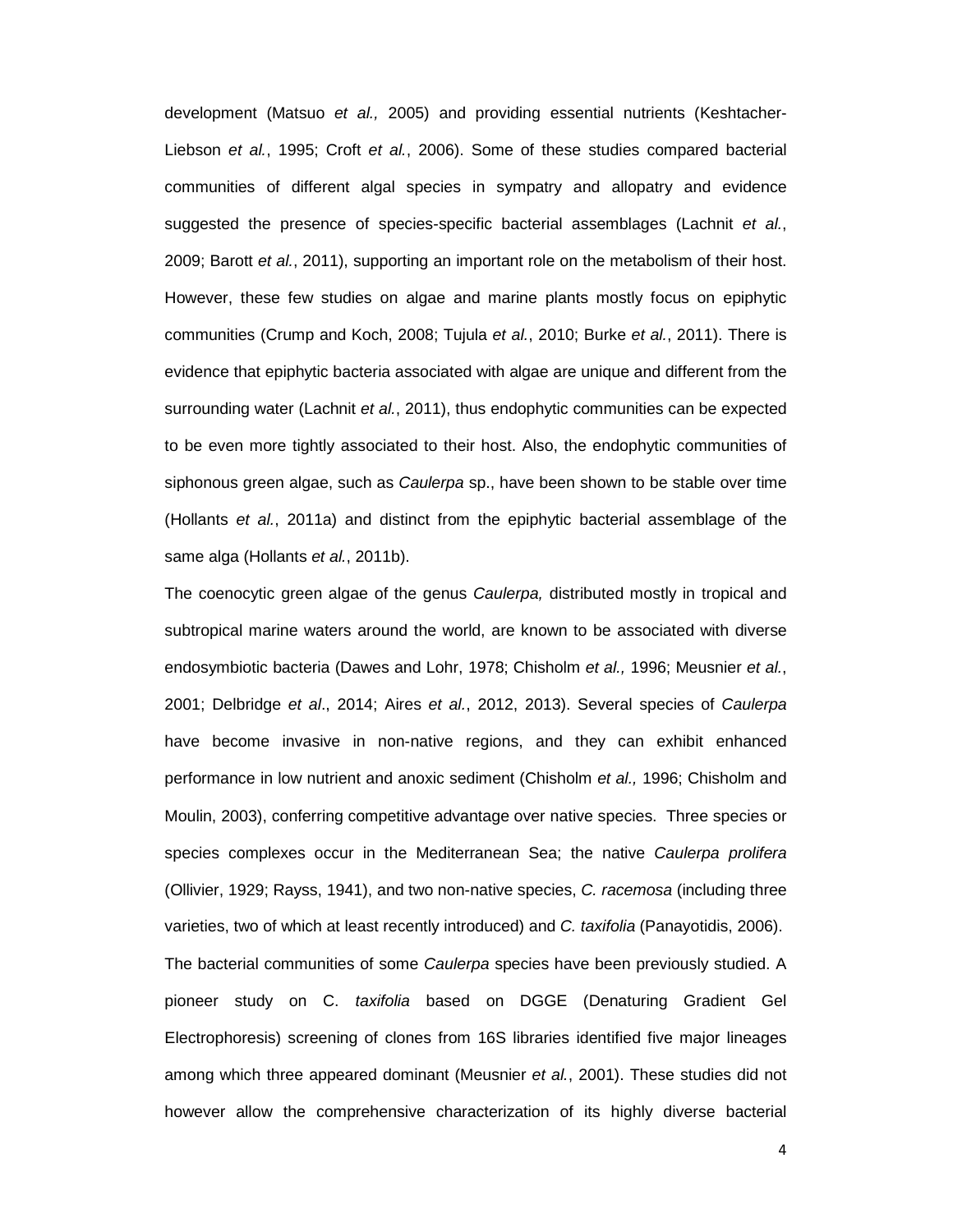community. Although NGS (Next Generation Sequencing) of 16S allows more exhaustive inventories of bacterial communities, the co-amplification of dominant chloroplastidial DNA in photosynthetic organisms prevented efficient sequencing of bacterial DNA (Jiao et al., 2006). By eliminating a great part of the chloroplasts through bleaching this technical limitation has been circumvented for Caulerpa (Aires et al., 2012), allowing the study of endophytic bacterial communities associated to C. racemosa var. cylindracea that invaded the Mediterranean Sea (Aires et al., 2013).

The aim of the present study is the characterization of endophytic bacterial communities associated to four Caulerpa taxa (2 species and 2 varieties of a third one) occurring in the Mediterranean Sea to 1) assess the diversity of endophytic communities in these congeneric species with contrasting histories in the Mediterranean, 2) discriminate species-specific or habitat-specific Operational Taxonomic Units (OTUs) and bacterial assemblages, in order to distinguish the influence of phylogenetic factors linked to the identity of the host, versus ecological or geographical factors, in the partitioning of those communities and 3) highlight potential co-evolving bacterial lineages or clusters of OTUs embedded in the complex structure of microbial communities by using co-occurrence network analysis. The combination of these results is expected to provide information as to the species specific nature of endophytic communities and the fitting of the hologenome concept to Caulerpa sp., in order to formulate hypothesis that may guide future evolutionary and functional studies on algal holobionts.

### **Material & Methods**

#### Summary of the history of Caulerpa taxa in the Mediterranean

The invasive C. taxifolia appeared in the Mediterranean in 1984 after accidental release from Monaco Oceanographic Museum (Meinesz and Hesse, 1991) and since then has invaded most of the Western Mediterranean, spreading from Cote D'Azur (where it was first reported) to Tunisia (Langar et al., 2000). The other Mediterranean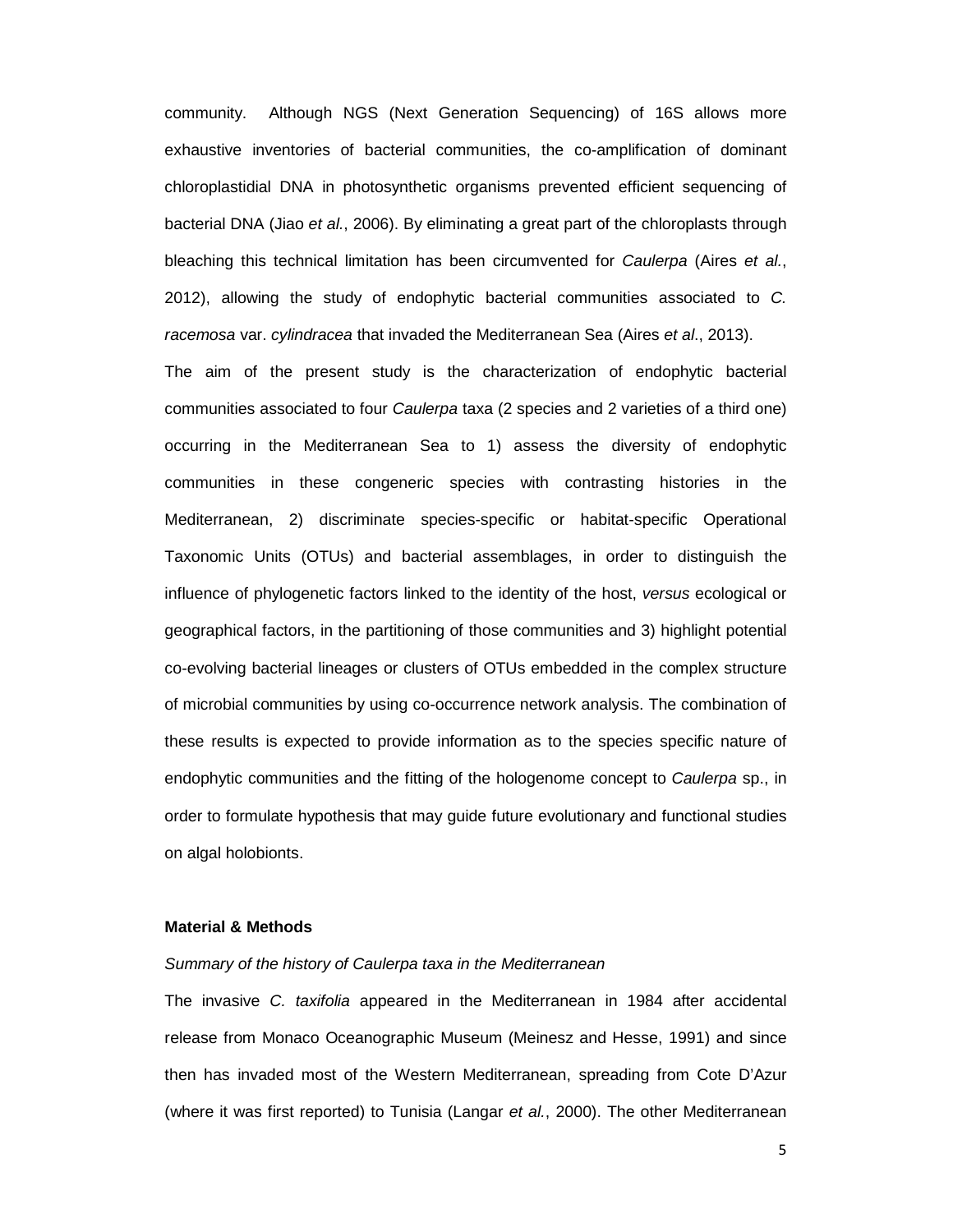non-native, C. racemosa, was recorded for the first time in the beginning of  $20<sup>th</sup>$ Century (Hamel, 1926) in Sousse Harbour, Tunisia, now known to be var. turbinatauvifera. Only in early 90's, the disastrous effects of one of the varieties (currently named var. cylindracea) started to affect the Mediterranean at a global scale (Nizamuddin, 1991; Verlaque et al., 2000) by threatening/out-competing important native species as Posidonia oceanica. Nowadays, three C. racemosa varieties are recognized in Mediterranean Sea. Both C. racemosa var. lamouroxii and C. racemosa var. turbinata-uvifera exhibit no invasive profile. Their origin, whether Red Sea or elsewhere, is still a matter of debate. The invasive variety, C. racemosa var. cylindracea, is suspected to have come from Western Australia (Panayotidis, 2006; Aires *et al.*, 2013).

#### Sampling Strategy

Each sample collected at each site was composed of several (≥3) sampling units (SUs) or ramets; a piece of thallus from a single individual alga. In order to include all the different types of tissues of the alga each single piece of thallus collected (SU) was composed of a set of interconnected fronds, stolons and rhizoids. A total of 43 SUs were analyzed for this study (Table 1), from four taxa: three Caulerpa species including two different varieties from the C. racemosa complex (C. racemosa var turbinatauvifera and C. racemosa var. cylindracea). SUs were subdivided for the disinfected and non-disinfected samples, so that these treatments were applied to the same individual algae. Sediment samples were also analyzed as a control to test if environmental bacteria were present in the community associated to disinfected seaweed samples. Seaweeds were collected by scuba diving in four Mediterranean sites at depths ranging from 11 to 16 m during late spring and summer (Villefranche, Tunis, Crete and Mallorca). For each species, at least three SUs were analyzed per site, collected more than 2 m apart. Caulerpa racemosa and C. prolifera were sampled in all 4 Mediterranean sites whereas C. taxifolia was only found in 2 of those sites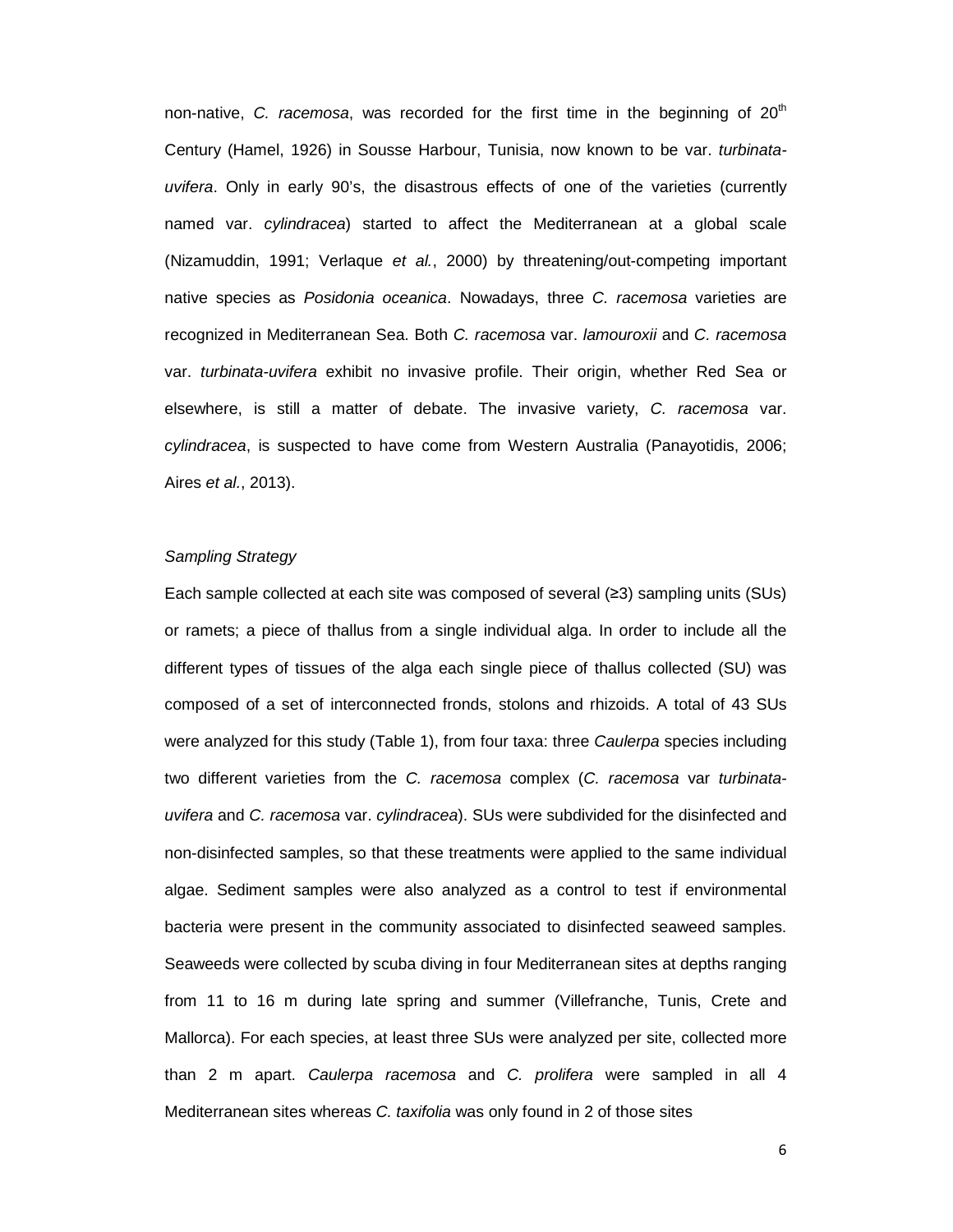Table 1. Number of sample units processed per locality (ND-non-disinfected).

| Sampling locality           |                                    | No. of samples sequenced |
|-----------------------------|------------------------------------|--------------------------|
| France-Villefranche-Sur-Mer | C. taxifolia                       | 3 disinfected/ 3 ND      |
|                             | C. racemosa var. turbinata-uvifera | 6 disinfected            |
|                             | C. prolifera                       | 7 disinfected/ 3 ND      |
| Tunisia-Tunis- Sidi Daoud   | C. taxifolia                       | 3 disinfected/ 3 ND      |
|                             | C. racemosa var. turbinata-uvifera | 3 disinfected/ 3 ND      |
|                             | C. prolifera                       | 3 disinfected/ 3 ND      |
| Greece - Crete              | C. racemosa var. turbinata-uvifera | 3 disinfected/ 3 ND      |
|                             | C. prolifera                       | 3 disinfected/ 3 ND      |
| Spain-Mallorca              | C. racemosa var. cylindracea       | 6 disinfected/ 3 ND      |
|                             | C. prolifera                       | 6 disinfected/ 3 ND      |

(Villefranche-Sur-Mer and Tunis). The two varieties of Caulerpa racemosa were not found within the same locality (Table 1) and their morphological identification was confirmed using molecular markers (Aires et al., 2013). As a result two sites hosted simultaneously C. racemosa var. turbinata uvifera, C. prolifera and C. taxifolia (Tunis and Villefranche), and two other sites C. prolifera and C. racemosa var. cylindracea (Creete and Mallorca). The seaweeds were kept at 4°C during transport. Within one to four hours after sampling they were rapidly surface cleaned for sediment particles and visible epiphytes with a toothbrush, and frozen at -80° C.

## Algal material processing and DNA extraction

Samples were analyzed for endophytic bacterial communities following a pilot study indicating that these were more associated to the host, whereas epiphytic bacteria were more similar to those in environmental (sediment) samples (Aires et al., 2012). In order to study endophytic communities, seaweeds were pre-treated using a surface disinfection protocol that increases the yield of endophytic OTU sequences (Aires et al., 2012). The surface disinfection protocol consisted in sequential washes with ethanol and bleach and is detailed in Aires et al. (2012).

Bacterial DNA extraction was performed using FastDNA® SPIN Kit for Soil (MP biomedicals LLC). All the different types of *Caulerpa* structures (fronds, stolons and rhizoids) were included in each extraction. When the samples were too big to fit in the vials samples were cut in smaller pieces making sure that every different structure was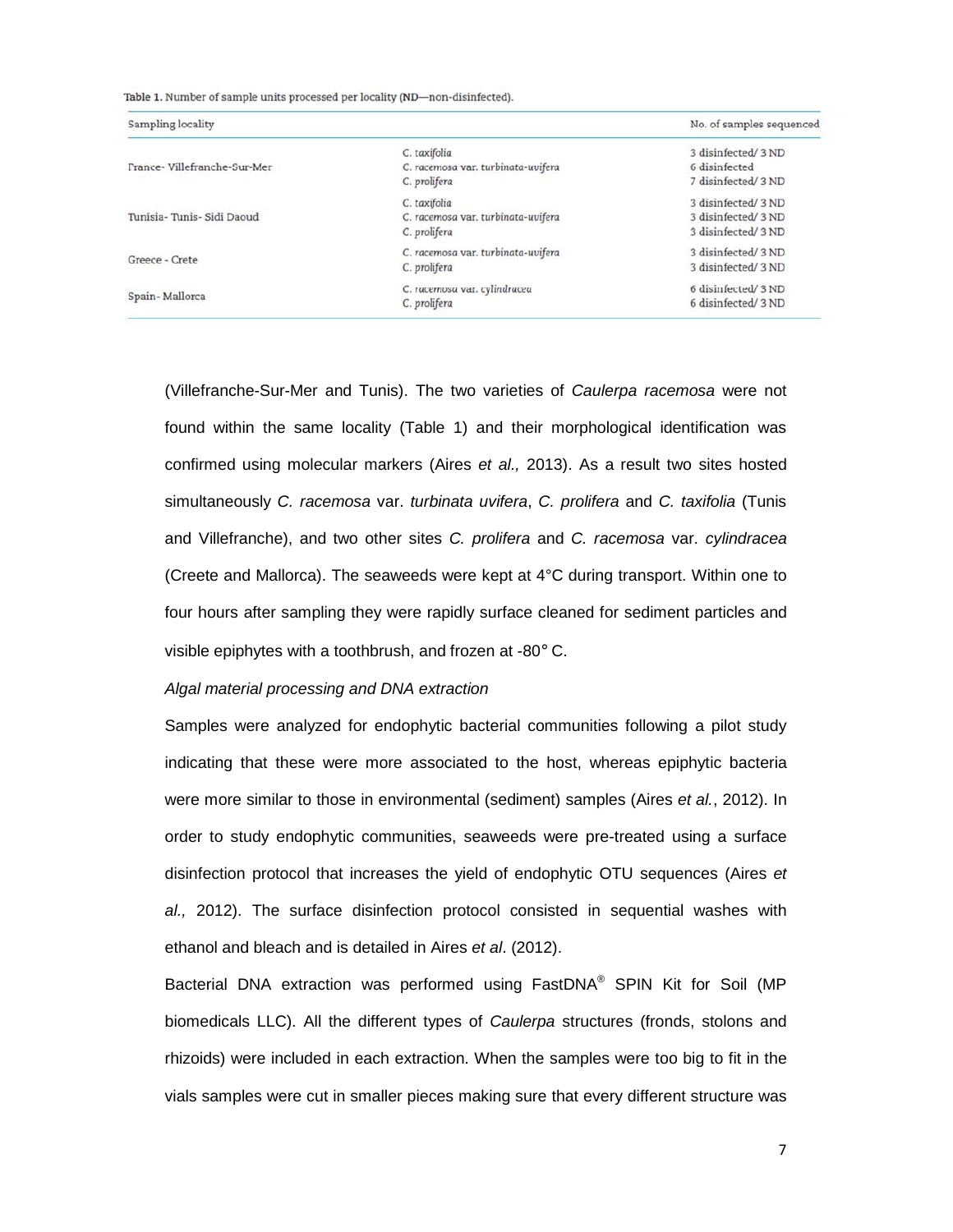included. Non-disinfected SUs were used as control for comparative purposes; by splitting in two some of the SUs prior to disinfection, and using one of the parts as a non-disinfected control (Table1 and Table S1).

## Bacterial tag-encoded 16S amplicon pyrosequencing

Extracted DNA was submitted to Biocant (Cantanhede, Portugal) to be analyzed through tag-Pyrosequencing (GS FLX Titanium, 454-Life Sciences-Roche) after 16S rRNA gene amplification with modified primers for region V4 (Wang et al., 2007). PCR amplification of the hypervariable V4 region of the 16S rRNA gene was performed using an 8 bp key-tag.

#### Bacterial community analysis and characterization

Retrieved sequences were initially trimmed for quality with the standard SFF software tools from Roche454. All the downstream analyses were then performed using the program QIIME: Quantitative Insights Into Microbial Ecology (Caporaso et al., 2010). Sequences were screened for a minimum read length of 120 bp and less than 2 or more undetermined nucleotides. The filtered dataset containing only high quality sequence was then submitted to a conservative chimera detection filter using the ChimeraSlayer method (Haas et al., 2011). Selected high quality chimera free sequences were clustered into Operational Taxonomic Units (OTUs) within reads using UCLUST module from QIIME and a pairwise identity threshold of 0.97.

Representative sequences for each OTU were chosen using the "most-abundant" method on Qiime, which consists in selecting the most abundant sequence as the representative one. OTU sequence alignment was performed with Pynast using the Greengenes core set as template to align against. Taxonomic assignment used the Ribosomal Database Project (RDP) classifier using an 80% confidence threshold. Sequences having the best match with eukaryotes (i.e., chloroplasts and mitochondria) were excluded from the OTU table and downstream analyses. To assign each OTU to the closest matching described taxon, BLASTN searches were performed against the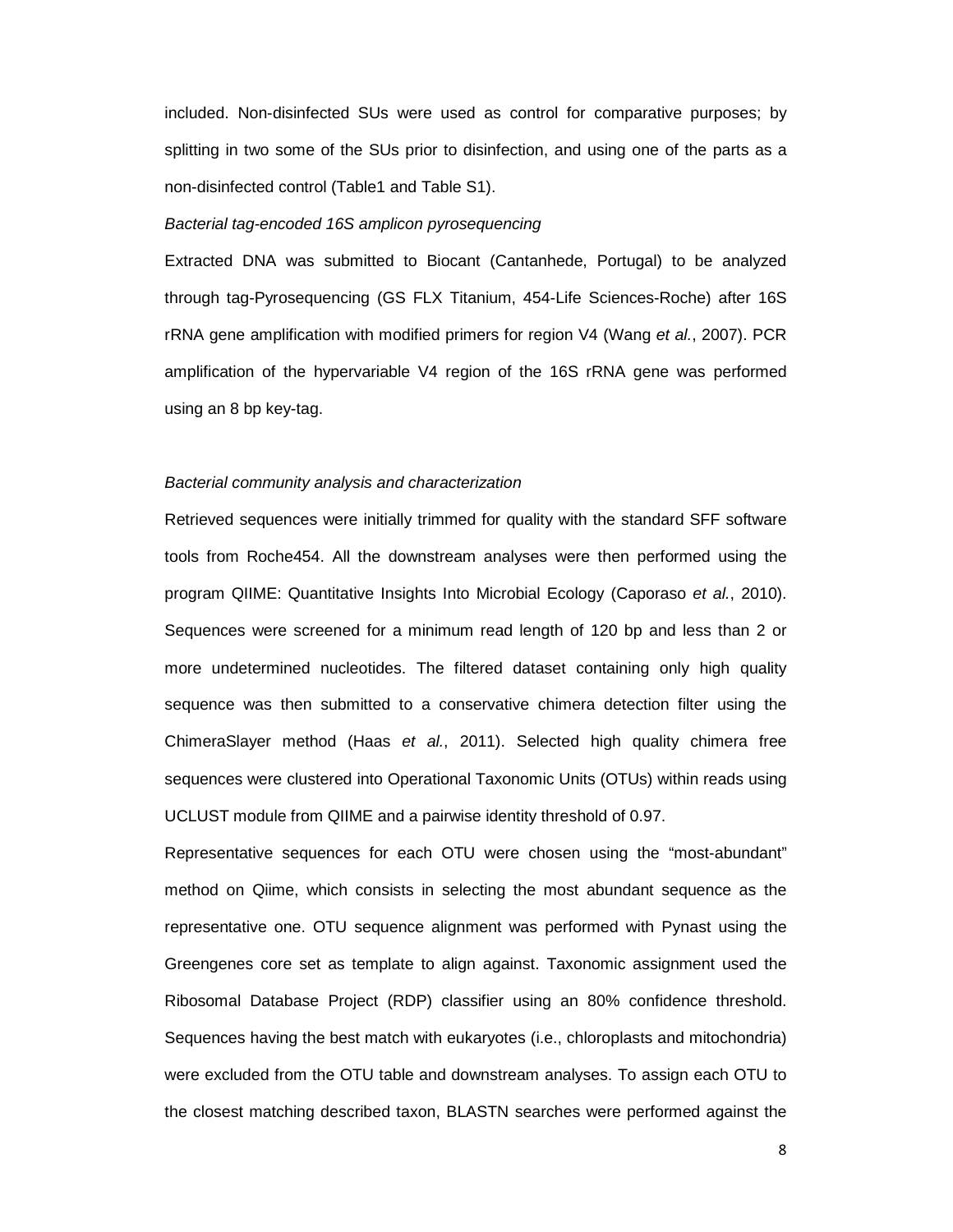SILVA database and sequences were putatively assigned to a described taxon if the evalue exceeded a minimum threshold of 0.001 (default value). The degree of relatedness between the subsets of the most common sequences was inferred using the phylogenetic reconstruction with Qiime's script make\_phylogeny.py and using, by default, FastTree (Price et al., 2010); root was chosen by the tree method default from Qiime.

The OTU table was normalized through rarefaction using the minimum number of sequences as the upper limit of rarefaction depths and all the analysis were performed using the corrected table. After quality control and filtration of chimeras and of organelle sequences, the normalized OTU table was used to calculate Chao I richness estimates (Chao, 1984) of diversity within samples (α-Diversity) (which was also calculated prior to normalization). This measure was also calculated after pooling SUs according to sampling site. A dot plot was constructed using the Chao value found for the standardized minimum number of sequences (for both individual SUs and pooled SUs), in order to compare diversities between sites. All analyses only used disinfected SUs with coverage close to 50% and/or 1000 sequences. That procedure was not used for some of the non-disinfected SUS and sediment samples that didn't fit the criteria, either due to high yield of chloroplastidial DNA or to a high richness resulting in coverage below 50%. Those disinfected SUs that didn't fit these criteria are not represented in Table S1 and were not considered for any analysis in this study.

Pairwise diversity between samples (β-Diversity) was estimated by clustering samples using the unweighted UniFrac algorithm (Lozupone and Knight, 2005), on normalized OTU table, and Principal Coordinates Analysis (PCoA) 3D plots were constructed to visualize the data. Based on the phylogenetic structure, the unweighted UniFrac algorithm is a qualitative measure which allows SUs clustering according to taxonomic composition, minimizing the bias caused by different sequencing efforts (Krych et al., 2013).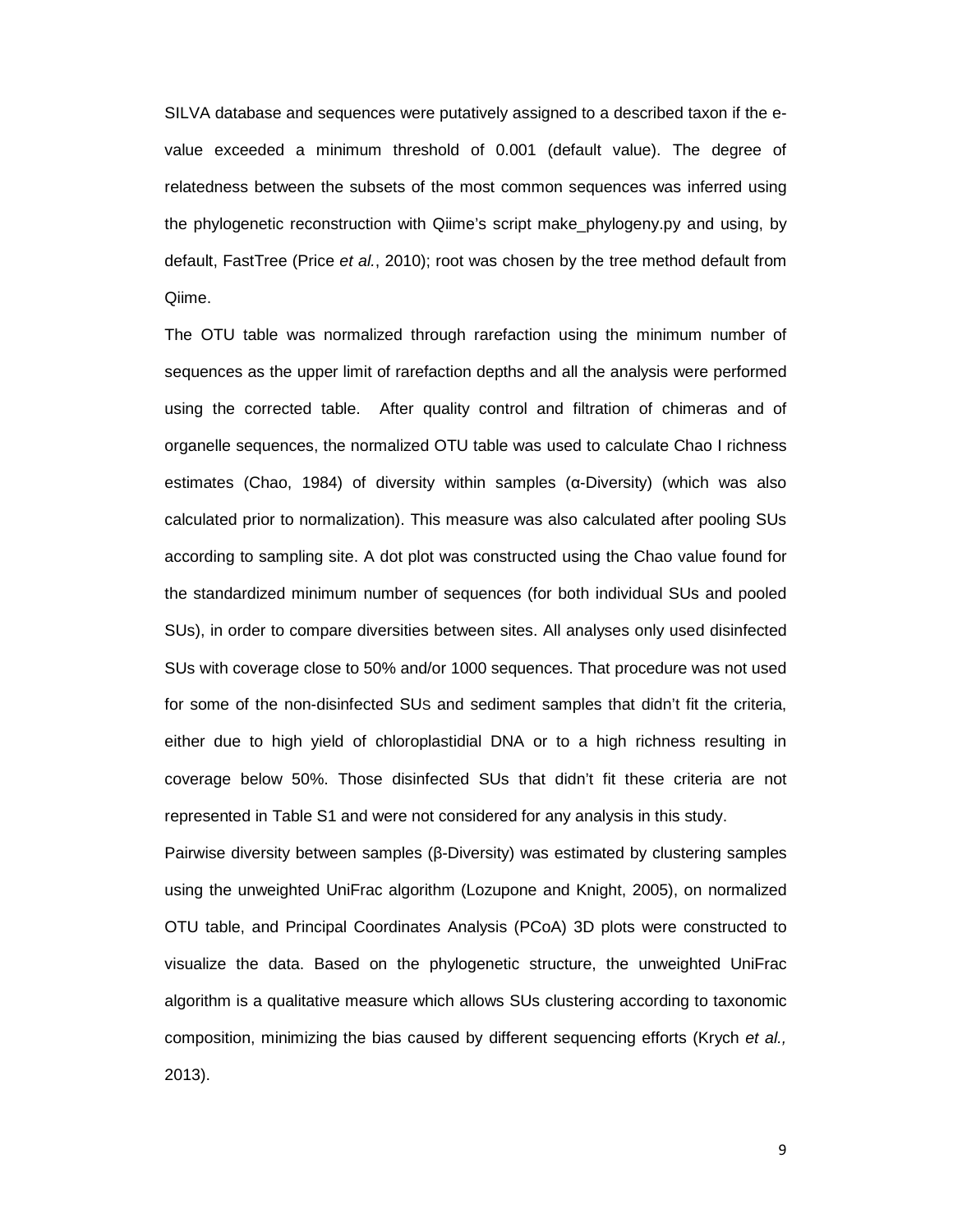Statistical differences between OTU hits of different replicates of Disinfected vs Nondisinfected vs Sediment were assessed by One-way ANOSIM Bray-Curtis distances using PAST (Ver. 2.16). (Hammer et al., 2001) and tested using 9999 permutations. Permutational multivariate analysis of variance (PERMANOVA) analyses were performed to compare the three different sources of variation (Disinfection, Caulerpa taxa and location) and test for the homogeneity of bacterial community structure among those factors. Both, Bray-Curtis and unweighted Unifrac distances were used. If no significant differences were found, pairwise PERMANOVA was performed to detect the possible responsible factor among Location, Taxa and Disinfection treatment. PERMANOVA was performed using the Vegan package in R (Oksanen et al., 2011).

The four species and varieties were pooled in a OTU table used to determine rarefaction curves. Proportions of each bacterial community section, core (OTUs present in all Caulerpa species/varieties), variable (OTUs present in less than 70% of hosts but in at least two species, as in Schmitt et al., 2012) and species-specific (OTUs exclusive of one of the host species/varieties) were accessed and a Venn diagram was constructed using Venny (Oliveros, 2007) in order to illustrate the core bacterial community shared among the four Caulerpa taxonomic entities (three species, one encompassing two genetically distinct varieties of C. racemosa) and the speciesspecific communities. Core and species-specific communities were isolated and the proportion of each order was assessed and represented graphically showing the most representative orders. Metadata was submitted to Sequence Read Archive (SRA, accession number: ERP002593 [http://www.ebi.ac.uk/ena/data/view/ERP002593]).

#### Haplotype Network

In order to investigate possible co-evolution between associated bacteria and hosts, sequences corresponding to the most ubiquitous OTU were used to build a haplotype network. These are useful to discriminate the lineages tightly associated to hosts rather than habitat dependent, and to provide a first step towards the identification of putative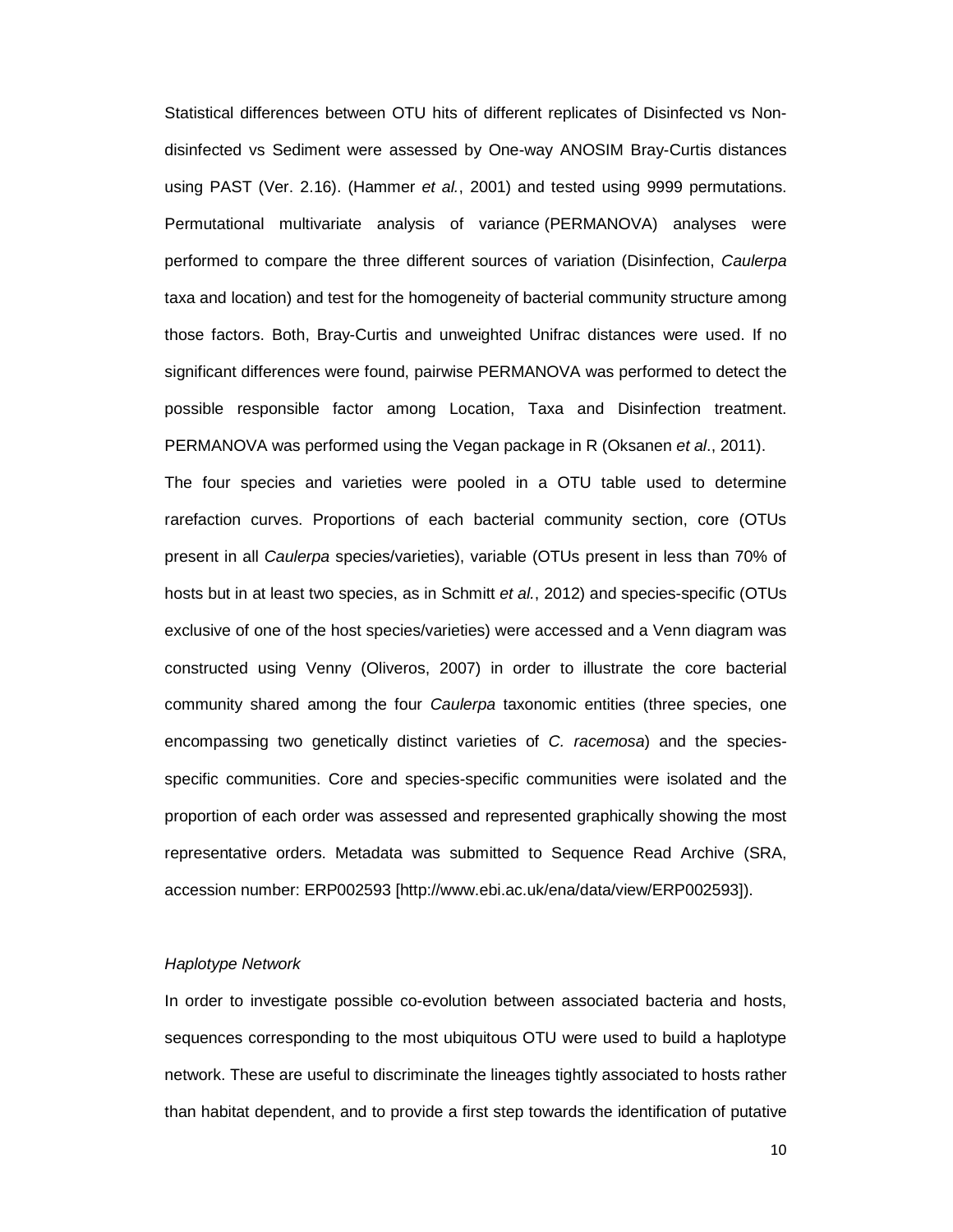symbiotic lineages on the basis of their blast identification and consequent taxonomic assignment. The choice of a network of haplotypes is related to the short length of sequences obtained through pyrosequencing (usually <250 bp) which do not allow robust phylogenetic reconstruction. Haplotype reconstruction followed the protocol described in Aires et al (2013). The preprocessing option implemented in Network (Foster et al., 2001) was used for Star contraction, using a radius maximum size of 5 and the median joining procedure was implemented and followed by a MP procedure to remove the unnecessary median vectors and links (Polzin and Daneschmand, 2003) and reduce the complexity of the network to improve its visualization.

#### Co-occurrence network analysis

Co-occurrence networks depicting correlations between OTUs across SUs were investigated (using non-parametric Spearman). Nodes represent the OTUs and the links are the positive correlations between these OTUs (as in Barberán et al., 2012). Starting with a matrix of co-occurrences (OTUs vs SUs), we computed adjacencymatrix of correlation for OTUs observed at least in 2 different SUs (1386 OTUs for the overall dataset). Then, our methodology differs from the one detailed in Barberán et al (2012) by 2 stages. First, rather than defining a threshold based on an arbitrary value of correlation, networks were analyzed at their percolation threshold as described by Moalic et al. (2012) and Kivelä et al. (2015). This inner property of the network allows pinpointing the value (here correlation) threshold above which the network overall organization into a giant cluster collapses and cohesive sub-clusters emerge. Second, community/modularity detection algorithms were used to explore patterns of OTUs cooccurrence, by detecting modules of OTUs and assessing whether these modules of co-occurrence, possibly revealing interdependency, are species-specific (Faust and Raes, 2012). Modularity measures whether communities are organized as modules with dense connections among internal nodes and sparse connections among nodes belonging to distinct modules (Lancichinetti and Fortunato, 2009). In other terms, the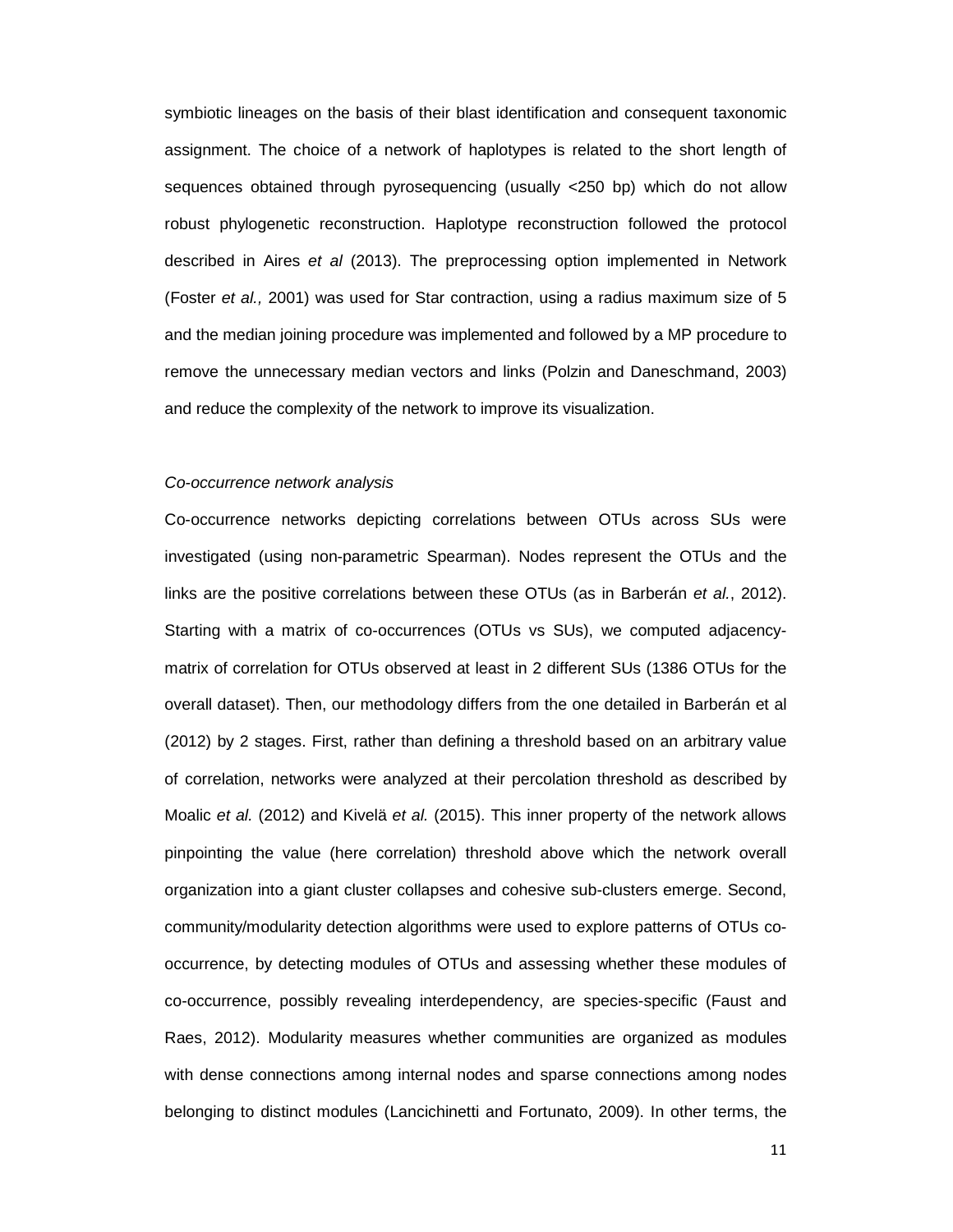number of edges between modules is smaller than expected in a random association and different algorithms have been developed to maximize the modularity (Fortunato, 2010).

Here, four different community detection algorithms were compared: Leading Eigenvector, Multi-Level, Label propagation and InfoMAP (Newman, 2006; Raghavan et al., 2007; Blondel et al., 2008; Rosvall and Bergstrom, 2008) by using igraph (Csárdi and Nepusz, 2006). While these algorithms are implanted through different methods (see Fortunato, 2010 for review), the results were similar in number and composition of modules. We chose to present the results obtained with the "community leading eigenvector" algorithm that include a higher number of OTUs in modules. Briefly, the leading eigenvector method separates vertices (nodes, here OTUs) into two communities if their corresponding elements in the eigenvector of the modularity matrix harbor different signs. In a biological perspective, this reflects mutual exclusion of two OTUs. Classical measures of network topology such as node degree, diameter or clustering coefficient were also calculated (Newman, 2003). Statistical analyses were performed in R and network visualization with Pajek (Batagelj and Mrvar, 2004) and Gephi (Bastian et al., 2009).

## **Results**

#### **Bacterial communities' diversity**

A total of 181673 high-quality sequences (after removal of chimera and chloroplast sequences) were analyzed (SRA, accession number: ERP002593 [http://www.ebi.ac.uk/ena/data/view/ERP002593]); 460 to 5137 for each of the disinfected replicates (three to seven per locality) and 393 to 13195 for non-disinfected samples (Table S1). Sequences were clustered into OTU using a 97% identity threshold, on an average length exceeding 200 bp.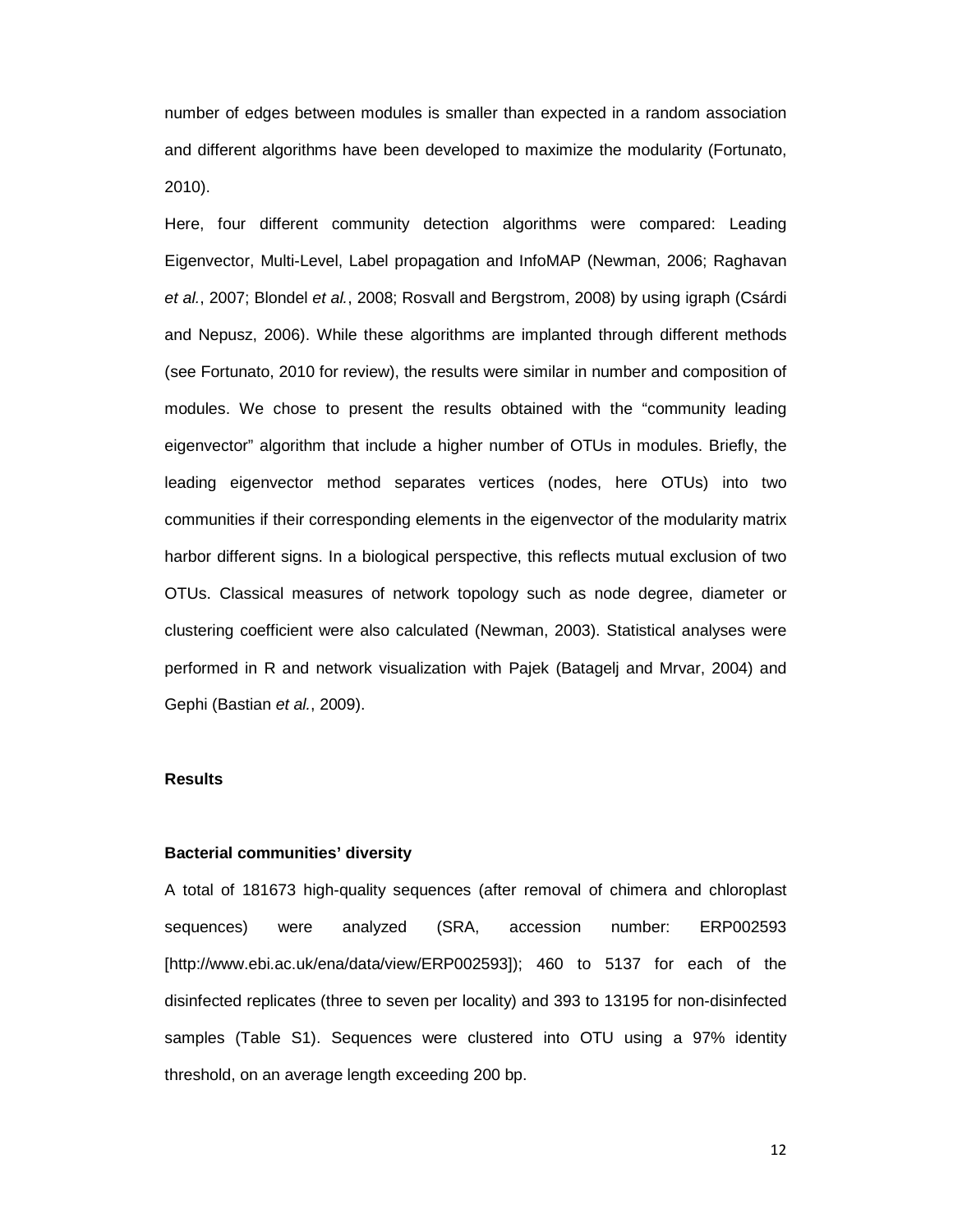Higher diversities were found in non-disinfected samples (therefore including both endophytic communities and external communities forming the biofilm), with a minimum expected OTU of 519.05 for C. taxifolia from Tunis (although with weak coverage) to a maximum of 6366.73 in the communities of C. racemosa var. cylindracea from Mallorca (Table S1). Analyzing each replicate individually, results show a highly variable diversity of OTUs ranging, for endophytic bacteria, from 60 OTU in a C. taxifolia SU to 577 in a C. racemosa var. turbinata-uvifera SU (Table S1). In non-disinfected samples (endophytic plus epiphytic) the number of OTU ranged from 168 in a SU of C. taxifolia to 2391 in sample of C. racemosa var. turbinata-uvifera (Table S1). For further analyses of the endophytic communities, only the ones exhibiting coverage close to 50% and/or more than 1000 sequences were retained. Chao values standardized for the minimum number of sequences (Fig.S1) show that diversity is highest in C. racemosa from Tunis (Chao value = 1247.13) and Villefranche Chao value =  $2541.51$ ) and lowest in C. taxifolia and C. prolifera from Villefranche  $(Chao value = 315.06, Chao value = 752.91 respectively).$ 

Rarefaction curves, for pooled Caulerpa taxa, based on number of bacterial OTUs, show that all the species are approaching a plateau, except C. taxifolia (Fig.S3).

## **β-diversity measures / Statistical Tests**

Non-disinfected samples (total bacterial diversity) clustered, regardless of species or sites, apart from those from disinfected hosts (i.e. endophytic bacteria) and together with sediment samples, showing that global communities (both endophytic and external, including biofilm) are dominated by the "external" bacteria and are similar to those found in the sediment (Fig.1). Groups of sampling units also differ significantly when comparing the two treatments (endophytic versus global communities) and sediment (Table S2).

Results of the global PERMANOVA showed no significant interaction among the 3 factors (Taxon, Location, Disinfection) together (Table S3, p = 0.236) although all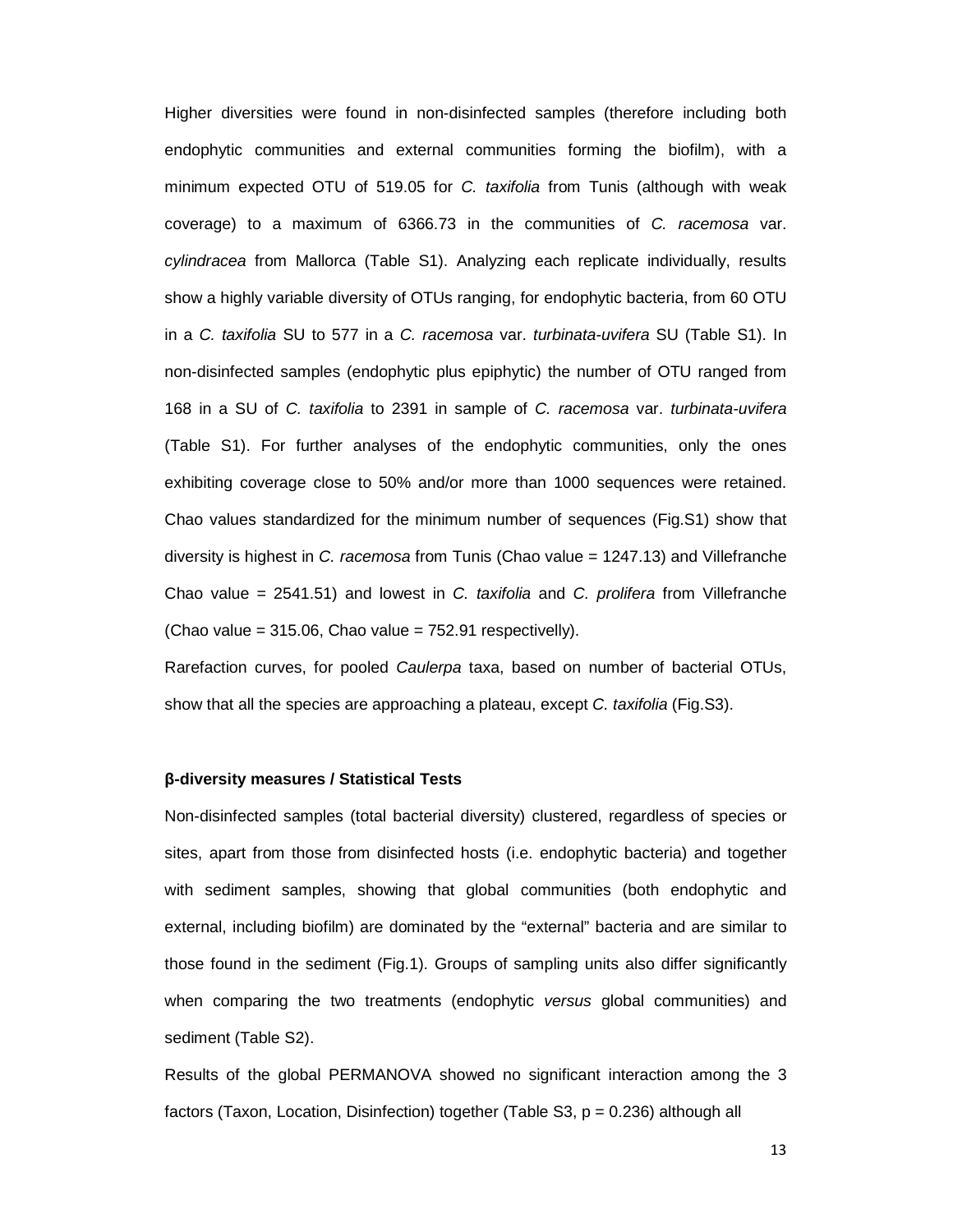

**Figure 1.** Principal Coordinates Analysis (PCoA) based on unweighted pairwise phylogenetic distances (UniFrac algorithm) between the bacterial communities of all SUs and locations and both, disinfected and non-disinfected, treatments.

factors interact when analysed per pair (p<0.05). The pairwise tests showed however that the interactions might be strongly impinged by the general similarity of nondisinfected samples, for which no significant differences were found in both factors "Taxa" and "Location" (Table S4 A and B). For the endophytic (disinfected) samples, in contrast, communities differed significantly among different Caulerpa species in Villefranche and Mallorca (Table S4 A), yet there were no significant differences in Taxa between samples obtained from Tunis and Greece (Tunis  $-$  C. prolifera vs C. racemosa var. turbinata-uvifera  $p= 0.089$ , C. prolifera vs C. taxifolia  $p= 0.094$ , C. racemosa var. turbinata-uvifera vs C. taxifolia p= 0.099; Greece - C. prolifera vs C. racemosa var. turbinata-uvifera p= 0.916; pairwise PERMANOVA results- Table S4 A in agreement with PCoA results, Fig. 2A). That lack of pattern/clustering is more evident in Greece. Tunis shows some partitioning, although different taxa communities are sparser when compared to Villefranche (Fig.2A). The PCoA representations show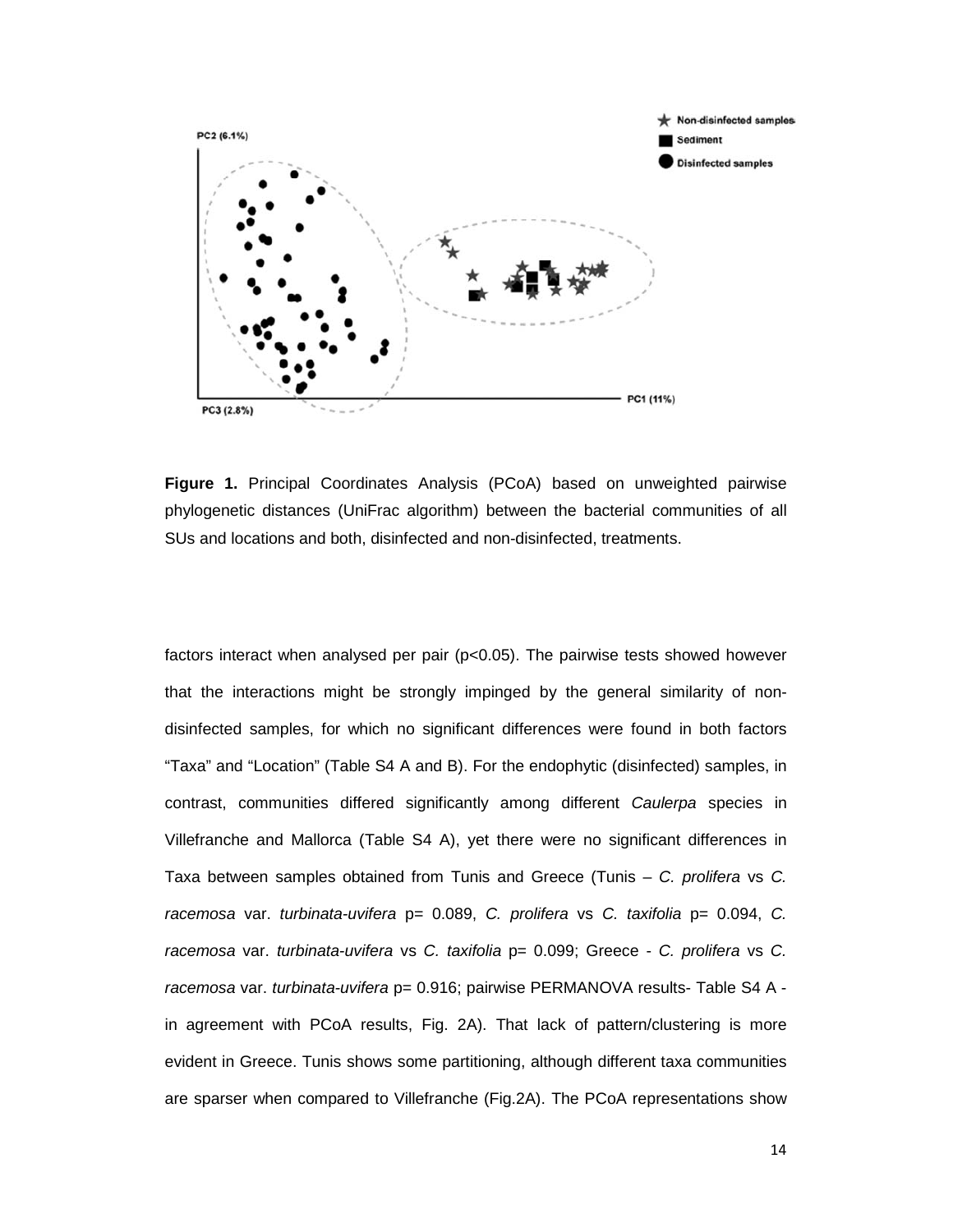that different Caulerpa species indeed exhibit clearly distinct bacterial communities regardless of site (Fig.2A).



**Figure 2.** Principal Coordinates Analysis (PCoA) based on unweighted pairwise phylogenetic distances (UniFrac algorithm) of Caulerpa samples from Mediterranean Sea represented **A**- by site; **B**- by species.

The only exception is Greece, where bacterial communities of C. racemosa var. turbinata-uvifera and C. prolifera are variable but do not cluster apart.

In PCoA plots displaying bacterial communities per taxon, some clustering per locality sometimes appeared marginally (Fig.2B). This is supported by pairwise PERMANOVA results for the "Location" factor (within the Disinfected level) showing that endophytic communities predominantly reflect their host species, but are sometimes secondarily also depending on their environment (Tables S4 B), or on the genetic background of their host if algal beds are genetically differentiated in space. PERMANOVA tests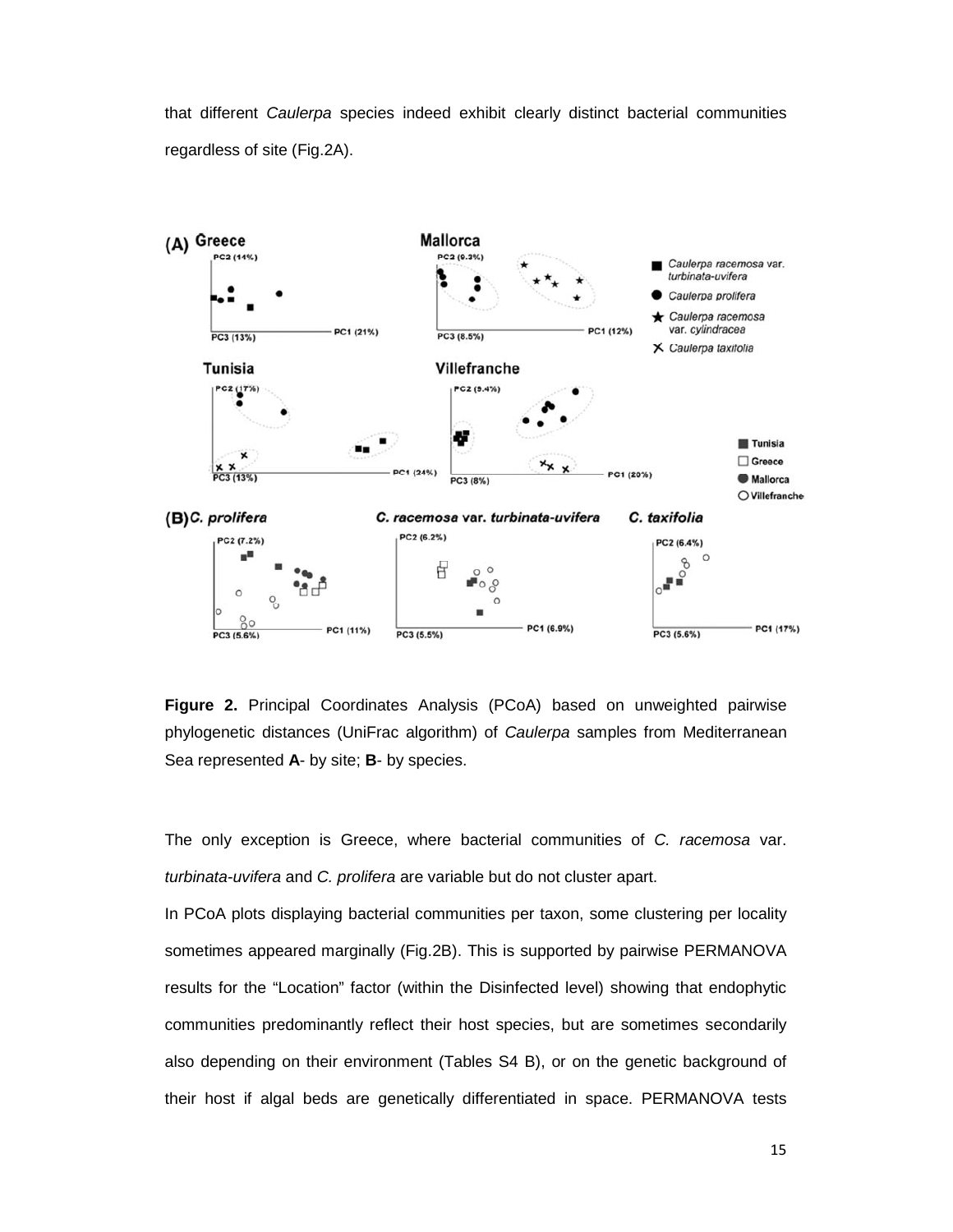results based on Bray-Curtis and unweighted Unifrac distance represented the same conclusions, therefore only unweighted Unifrac distances based tests were represented in Tables S3 and S4.

# **Endophytic bacterial Community Characterization [Core, Species-specific and Variable]**

Comparing the relative abundance of core, variable and species-specific endophytic bacterial communities shows that most (75.8%, data not shown) of the bacterial community is species-specific. The variable part adds up to 23.5% and the remaining small part (0.7%) represents the OTUs shared among all the host species (data not shown).



**Figure 3.** Venn diagram representing bacterial communities shared within the four Mediterranean Caulerpa taxonomic entities. The main Orders of Species-specific and Core communities are represented as bar graphs and the percentages of the most conspicuous are indicated in the respective graph.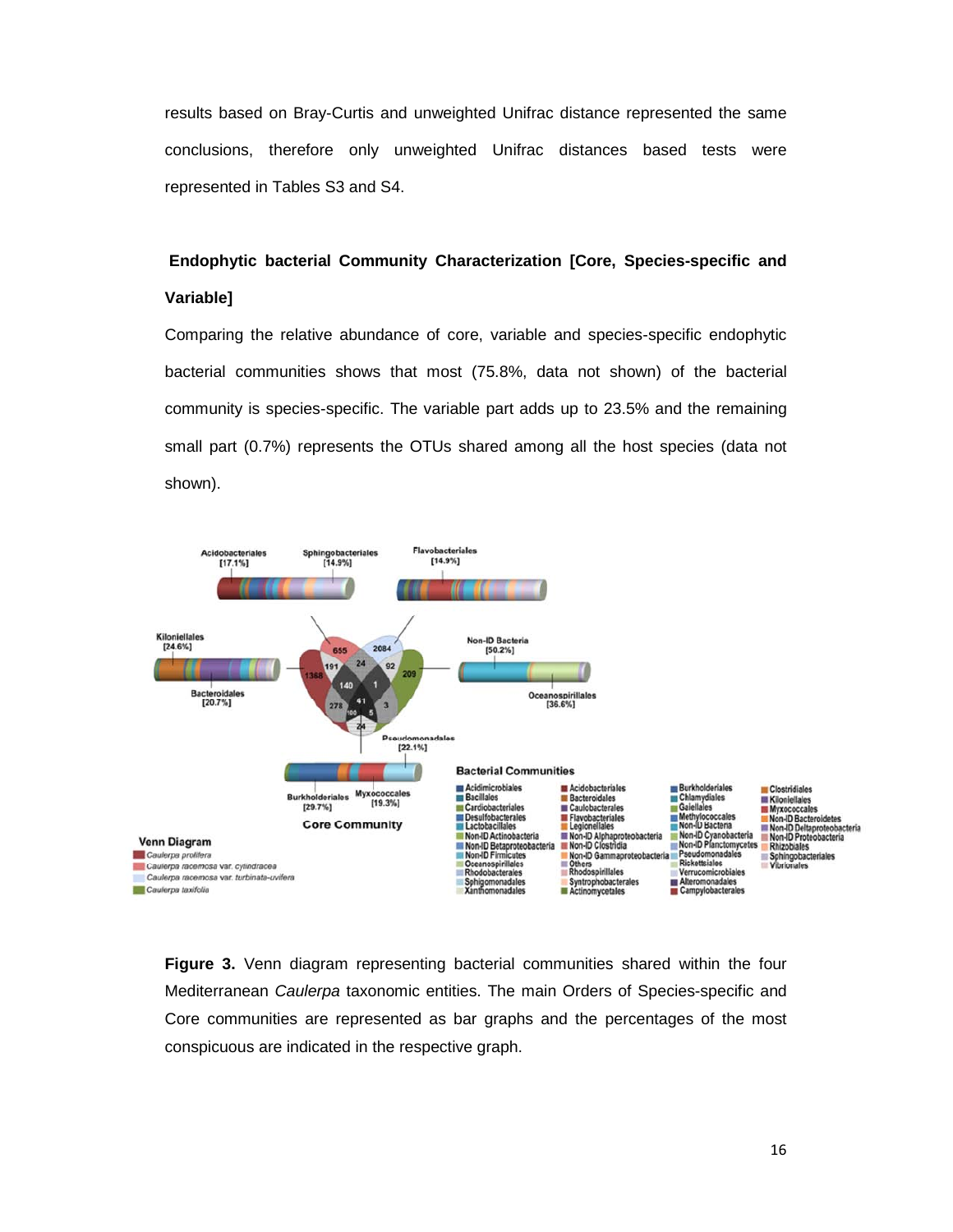Core and species-specific communities also differ in the relative proportions of bacterial groups (Fig.3). The most represented classes in all SUs were Alpha, Beta and Gamma Proteobacteria. The core community was composed of 41 different OTUs shared among all Caulerpa taxa where the most conspicuous orders, showing in at least 70% of the replicates, were Burkholderiales (29.7%), Pseudomonadales (22.1%) and Myxococcales (19.3%) (Fig.3). Residual orders found to be shared among taxa were not represented in a majority of the SUs and cannot be considered really "core OTUs". C. prolifera and C. racemosa var. turbinata-uvifera shared the greatest number of OTUs (278, 7.5%) whereas C. taxifolia and C. racemosa var. cylindracea exhibited the smallest amount of shared OTUs [3 OTUs, 0.3%]. From the 278 OTUs shared between the native Caulerpa prolifera and the introduced C. racemosa var. turbinata-uvifera the most common were Actinobacteria (17.2%), Betaproteobacteria (18.7%) and Gammaproteobacteria (21.9%). The last two classes were composed of 80.4% Burkholderiales and 35% Pseudomonadales, respectively. As for the species with the least shared OTUs (C. taxifolia and C. racemosa var. cylindracea), 75% of the rare shared ones were Burkholderiales and 25% Pseudomonadales.

Despite the large number of exclusive OTUs (1368), the native C. prolifera presents only two conspicuous species-specific orders. Kiloniellales is the leading order (24.6%) followed by Bacteroidales with 20.7% (Fig. 3). The invasive C. taxifolia is the host species that shows the least variety of OTUs within its specific bacterial community portion (209 OTUs). Most of them could not be assigned beyond Domain (50.2% of Non-ID bacteria) but the others were mainly identified as belonging to the order Oceanospirillales (36.6%) (Fig.3). As for the two varieties of C. racemosa, the C. racemosa var. turbinata-uvifera shows the highest diversity of species-specific OTUs (2084 OTUs) with Flavobacteriales ranking as the most abundant order (14.9%) (Fig.3). The other variety, C. racemosa var. cylindracea exhibits lower richness (655 OTUs) and Actinobacteriales (17.1%) and Sphingobacteriales (14.9%) rank as its main species-specific orders (Fig.3).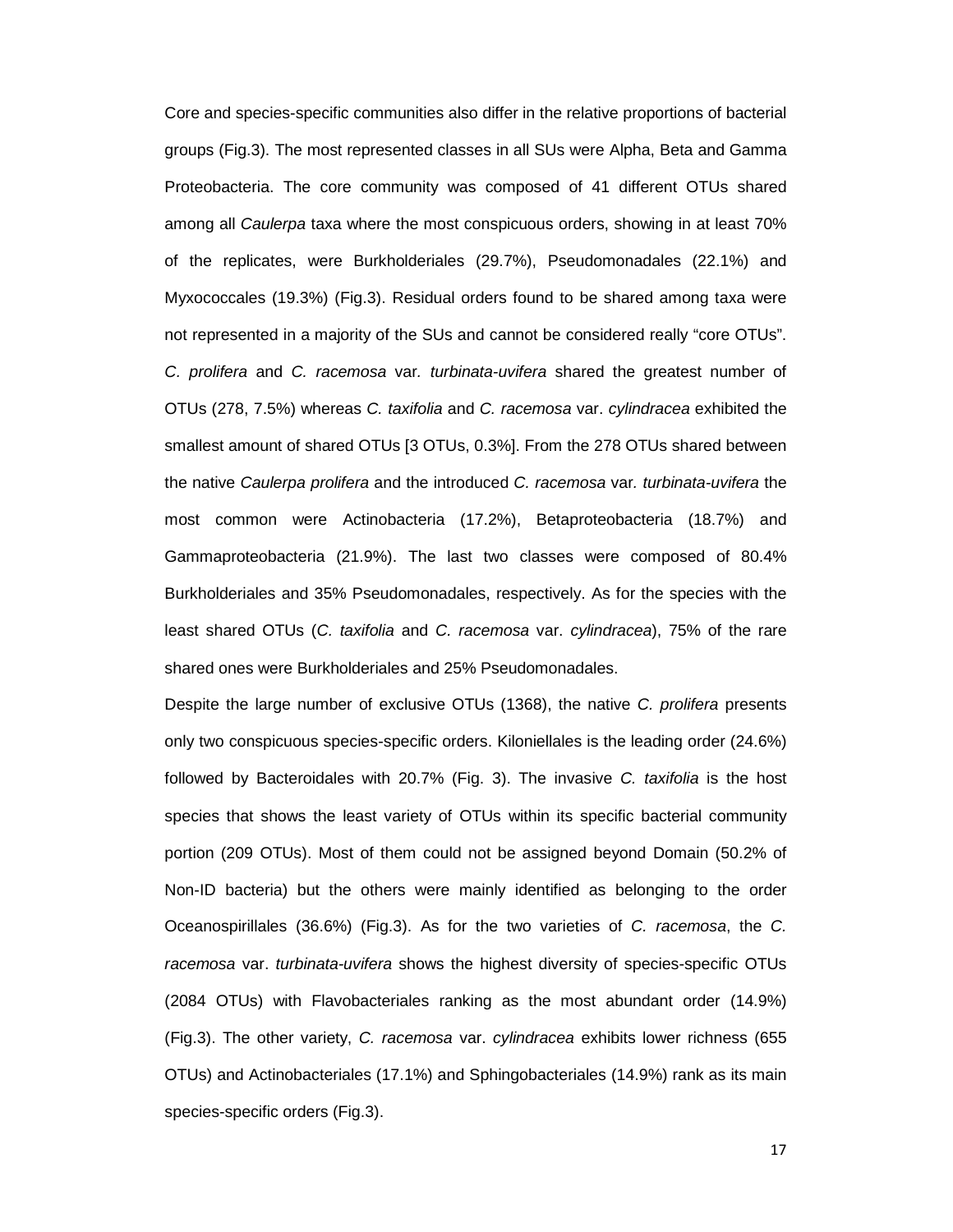## **Haplotype Network**

Within the most abundant order in the core community, Burkholderiales, the most represented family was Comamonadaceae, which include nitrogen-fixing and nitratereducing bacteria (Gihring et al., 2011). Within this family, the most ubiquitous OTU (OTU5647, ~206 base pairs – KR110204 - KR111423) had highest similarity (99%) with Alicycliphilus denitrificans (GenBank CP002657.1) on the whole 210 bp fragment. The network of haplotypes for this most ubiquitous OTU (OTU5647) showed a huge node common to all species and sites and some minor nodes linking haplotypes within each species regardless the sampling site (Fig.4). These independent nodes cluster according to species (Clusters A-C).



**Figure 4.** Network of haplotypes from the most ubiquitous OTU (5647) in the set of OTUs present in the Comamonadaceae family. Pie-charts have size illustrating the proportion of each haplotype and the different slice colors represent the proportion observed in each Caulerpa taxa. The network was drawn without keeping distance of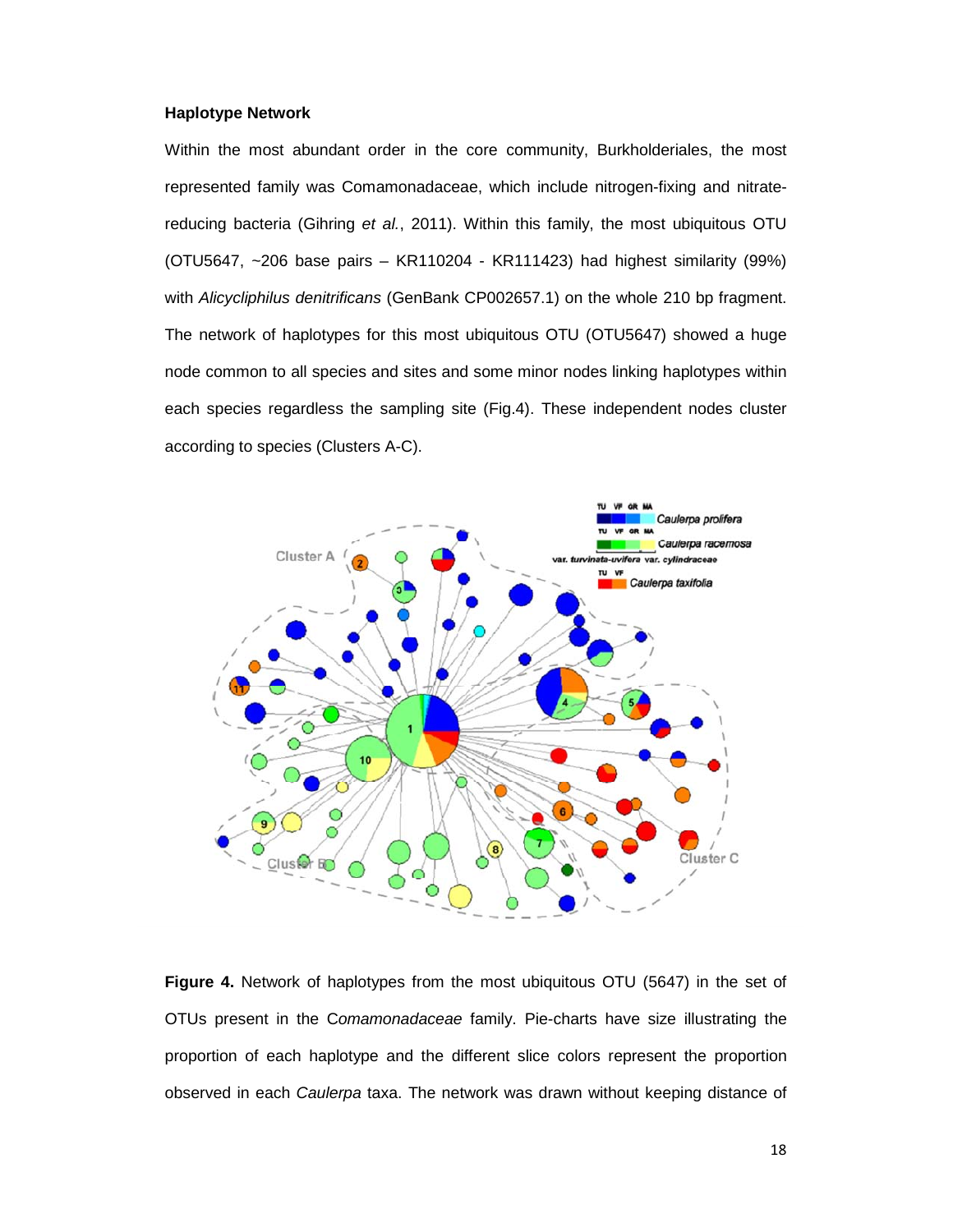links proportional to the number of mutations, in order to illustrate the clustering rather than the divergence. Nodes 1-11 result of collapse during star-contraction; each number has the correspondence in Table S5. Dashed lines are delineating haplotypes according to taxa for an easier visualization (Clusters A-C). Legend: **TU**- Tunisia, **VF**-Villefranche, **GR**- Greece, **MA**- Mallorca; **1**- Caulerpa racemosa var. turbinata-uvifera, **2**- Caulerpa racemosa var. cylindracea.

The few nodes of the haplotype network appearing as shared among different species, mostly encompass species-specific OTUs (1-11 in Fig. 4 and Table S5) but were collapsed during the network contraction needed to reduce the number of nodes and depicting a "readable" network. In reality, they represent closely related, yet distinct, haplotypes among species (Table S5), with the exception of three nodes showing identical haplotypes shared among taxa (node 1, 4 and 5) but sampled in distinct localities of the Mediterranean.

#### **Co-occurrence tracked by community network analysis**

As the aim was to compare the module compositions among the Caulerpa taxa, 4 "taxa-specific" networks were built and community structure was investigated at their respective percolation threshold (Fig S4 and Table S6). Then, based on the overall dataset, the global network encompassing 1386 OTUs was analyzed to be compared the taxa-specific networks (Fig 5). Its percolation threshold is reached at the correlation value of 0.76, with an overall network topology also divided in 3 sub-clusters (1386 nodes and 6207 links). The average clustering coefficient was 0.45, reveals a system made of distinct clusters with nodes (OTUs) showing a significant excess of node's neighborhood connectivity, compared to random expectations (<CCo>=3.3E-03 after 10000 random simulations). Then, network community algorithm was computed and highlighted through colors on the network (Figure 5). 15 Modules are colored as in Fig.S4. The size of the modules ranges from 145 to 15 nodes (OTUs).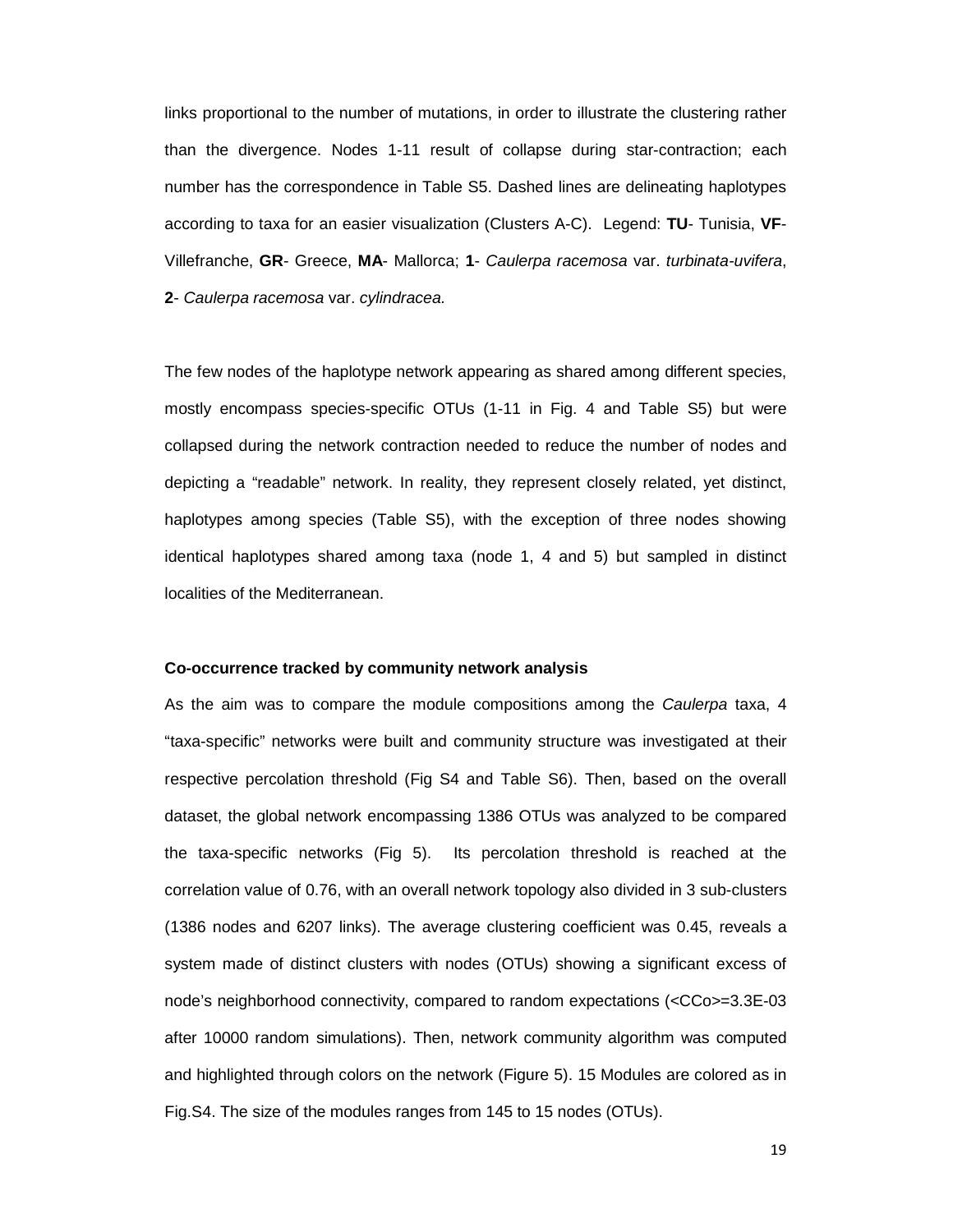

**Figure 5.** Global Network of co-occurring bacterial lineages in Caulerpa based on correlation analysis. Each node is an operational taxonomic unit and each link has a minimal spearman correlation value of 0.76 which is the percolation threshold of the network. Nodes are colored according to their module association (numbered from 1 to 15).

The level of host taxa specificity of OTU modules emerges from Figure 6 where nodes of the global network are colored according to their host taxa (Figure 6A, B, C and D). These figures illustrate the co-occurrence of 252, 231, 96 and 21 OTUs respectively for C. prolifera, C. racemosa var. turbinata-uvifera, C. racemosa var. cylindracea and C.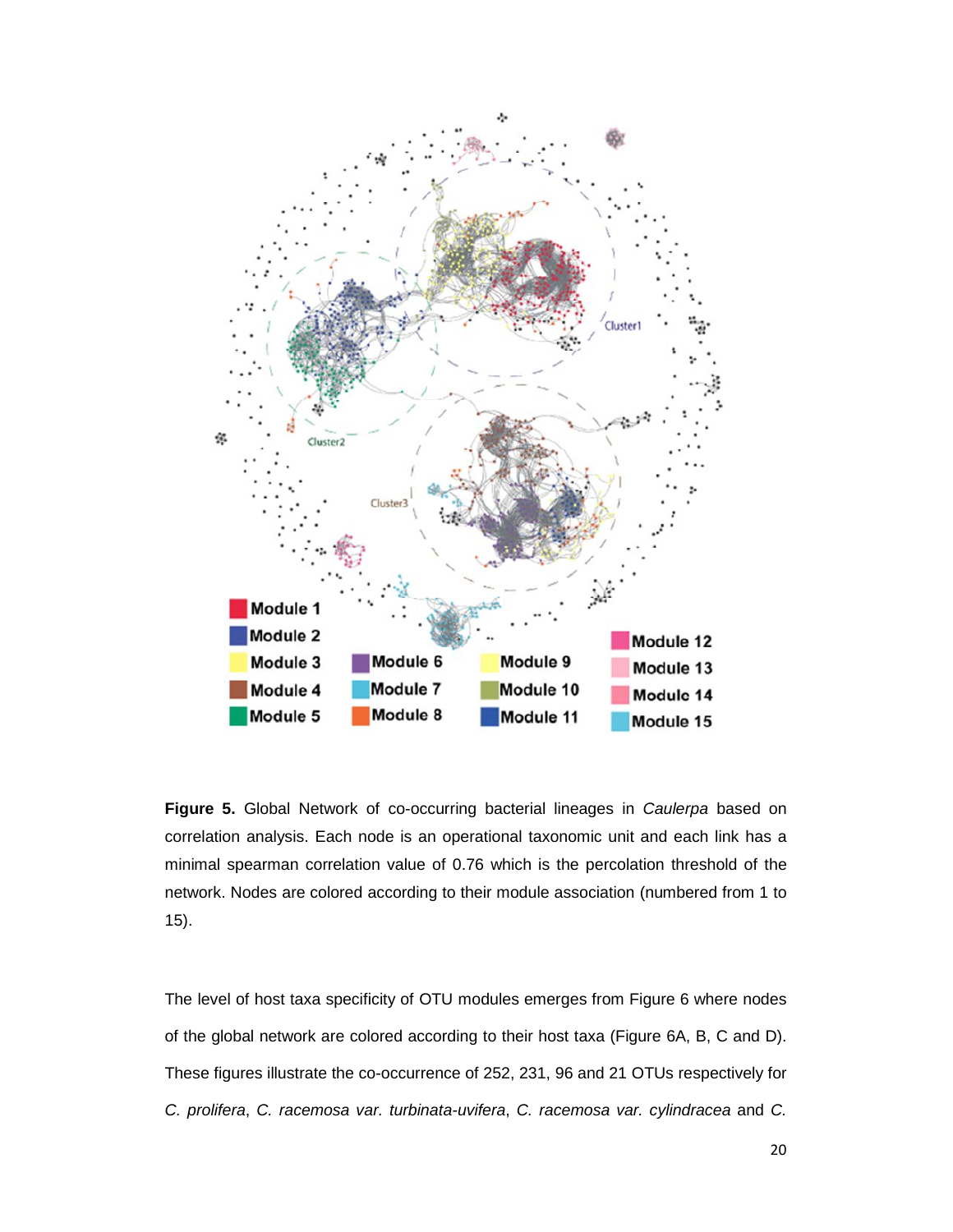taxifolia .These 4 networks are superimposed in Figure 6E to illustrate the inter genera sharing of OTUs and modules. The analysis is strongly impinged by the sampling effort and the alpha diversity within taxa as the two most sampled taxa (C. prolifera, C. racemosa var. turbinata-uvifera), yet the same major modules are emerging when the networks are built per taxa (Fig. S4) or overall (Fig. 5), and the global figure highlights a strong taxa specific modularity. Indeed, the majority of OTUs organized in modules are specific to only one taxa.



**Figure 6.** Overlay of Global Networks. Conserving the same topology of global network in figure 5, nodes are colored in A, B, C and D according to their belonging to modules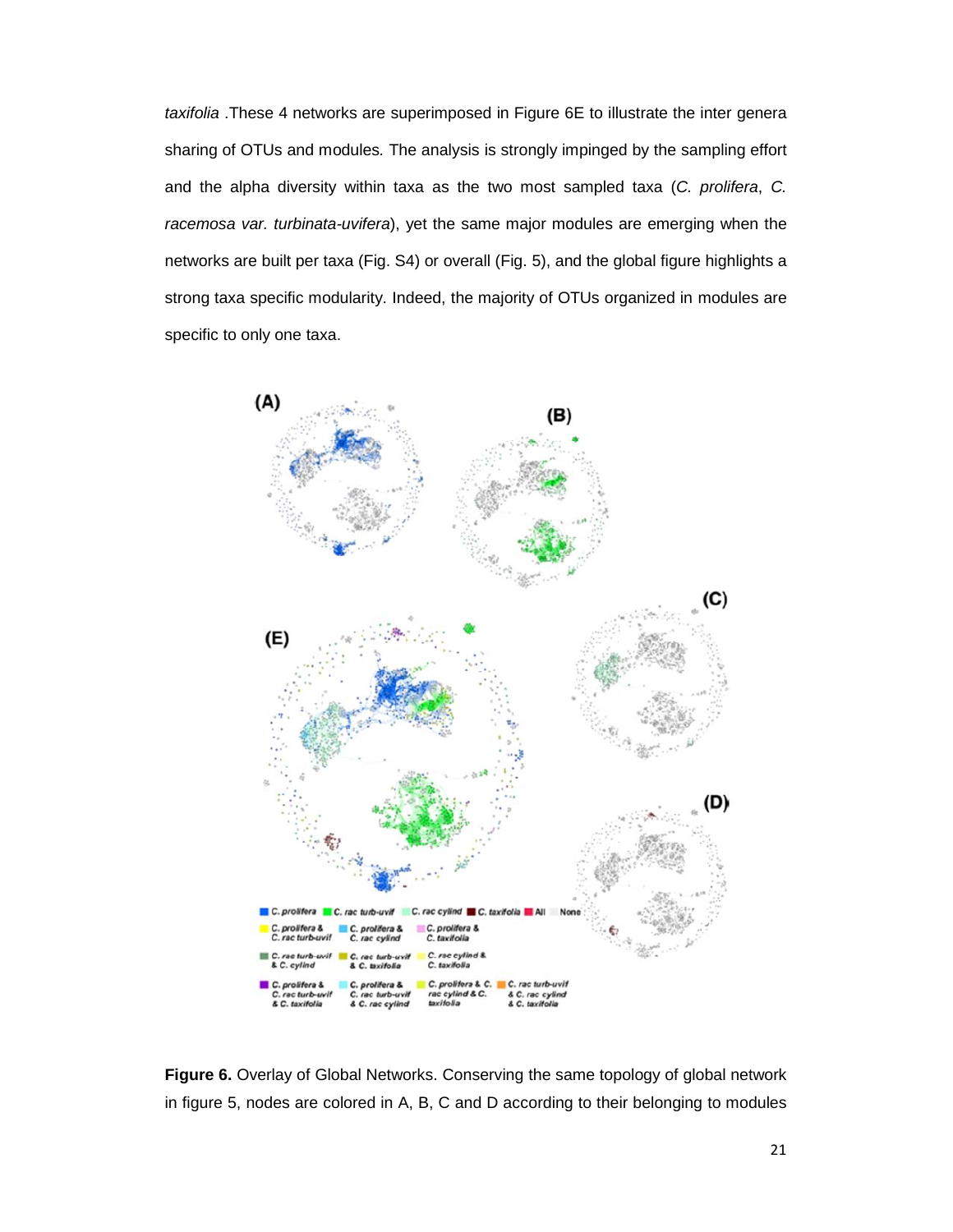observed in each of the four taxa, respectively C. prolifera, C. racemosa var. turbinatauvifera, C. racemosa var. cylindracea and C. taxifolia. These 4 networks are superimposed in E and nodes shared among taxa are colored according to as given in legend.

Major modules show however some sharing among Caulerpa genera, but limited to very few OTUs. Both recently invasive species show the most limited number of modules, in particular C. taxifolia. A single module, one of the smallest, is shared by the four taxa (module 14, in purple and red on Fig.6E).

Finally, to see if the modularity structure reflects some discrepancies in the taxonomic compositions of the modules, the OTUs diversity was investigated for each of the modules. First, at the phylum level, one can see that the main phyla are all represented inside each of the 15 modules (Fig.7). With the exception of module 12, Proteobacteria are the most abundant in all the modules. Among the other phyla, Firmicutes, Bacteroidetes and Actinobacteria are among the best represented. At the order level, Burkholderiales has the highest proportion of OTUs in all modules except the 2, 7 and 9 (dominated by Lactobacillales, Alphaproteobacteria and Actinomycetales) where they rank second or third (Table S7)

## **Discussion**

The results presented here reveal an extreme diversity and a striking specificity of endophytic bacteria associated to Caulerpa species within the Mediterranean Sea. The two richest taxa, C. prolifera and C racemosa var. turbinata, exhibit an alpha diversity that exceeds the one revealed in sponges or corals (Kvennefors et al., 2010; Schmitt et al., 2012). The analyses also confirm the systematic differentiation between endophytic and epiphytic bacterial communities (Fig. 1), as recently reported for C. racemosa (Aires et al., 2013). The distinction between epiphytic and endophytic communities exceeds even the already high differentiation of endophytic communities among taxa.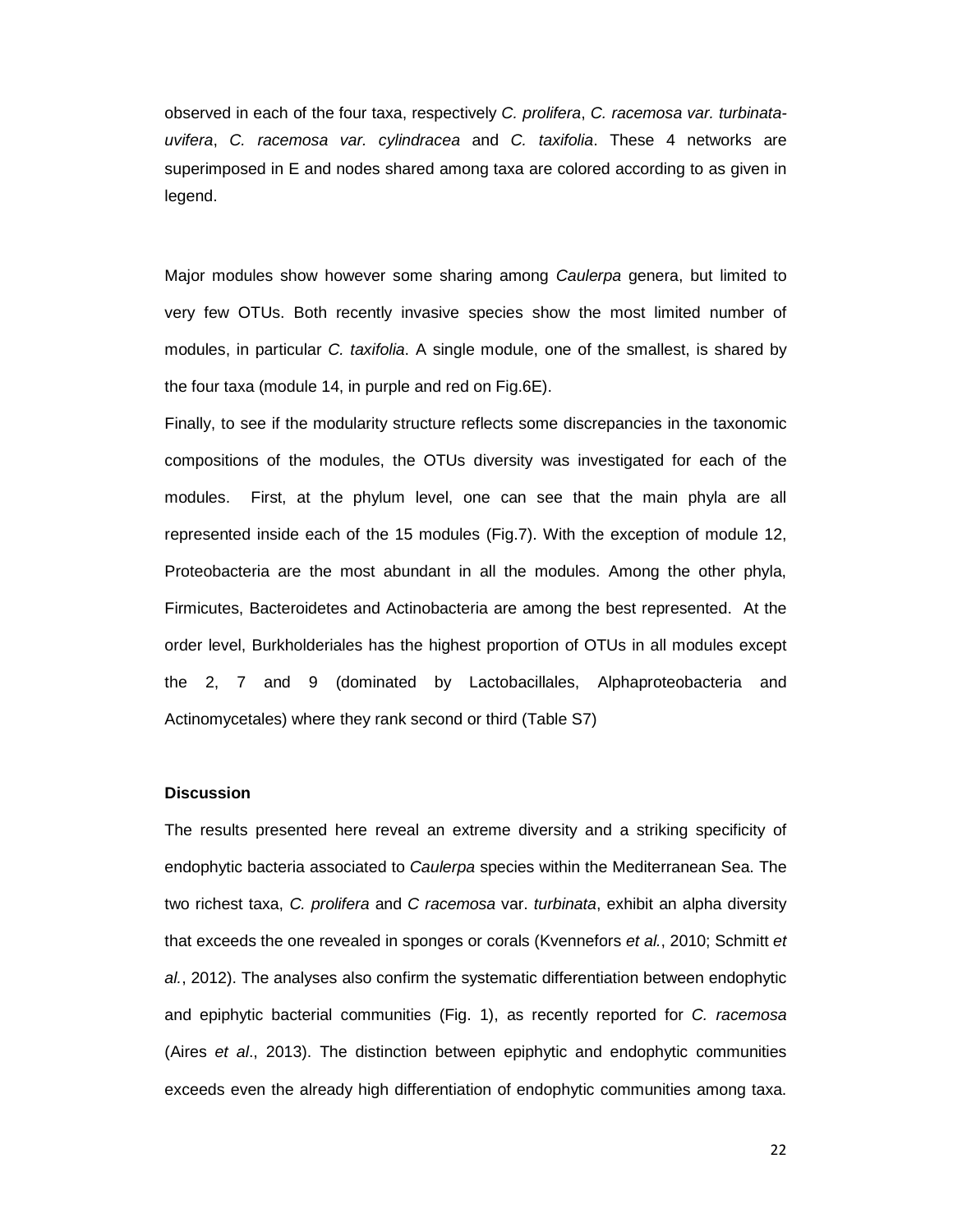

**Figure 7.** Bacterial diversity contained in modules of the global network: proportion of the main phyla.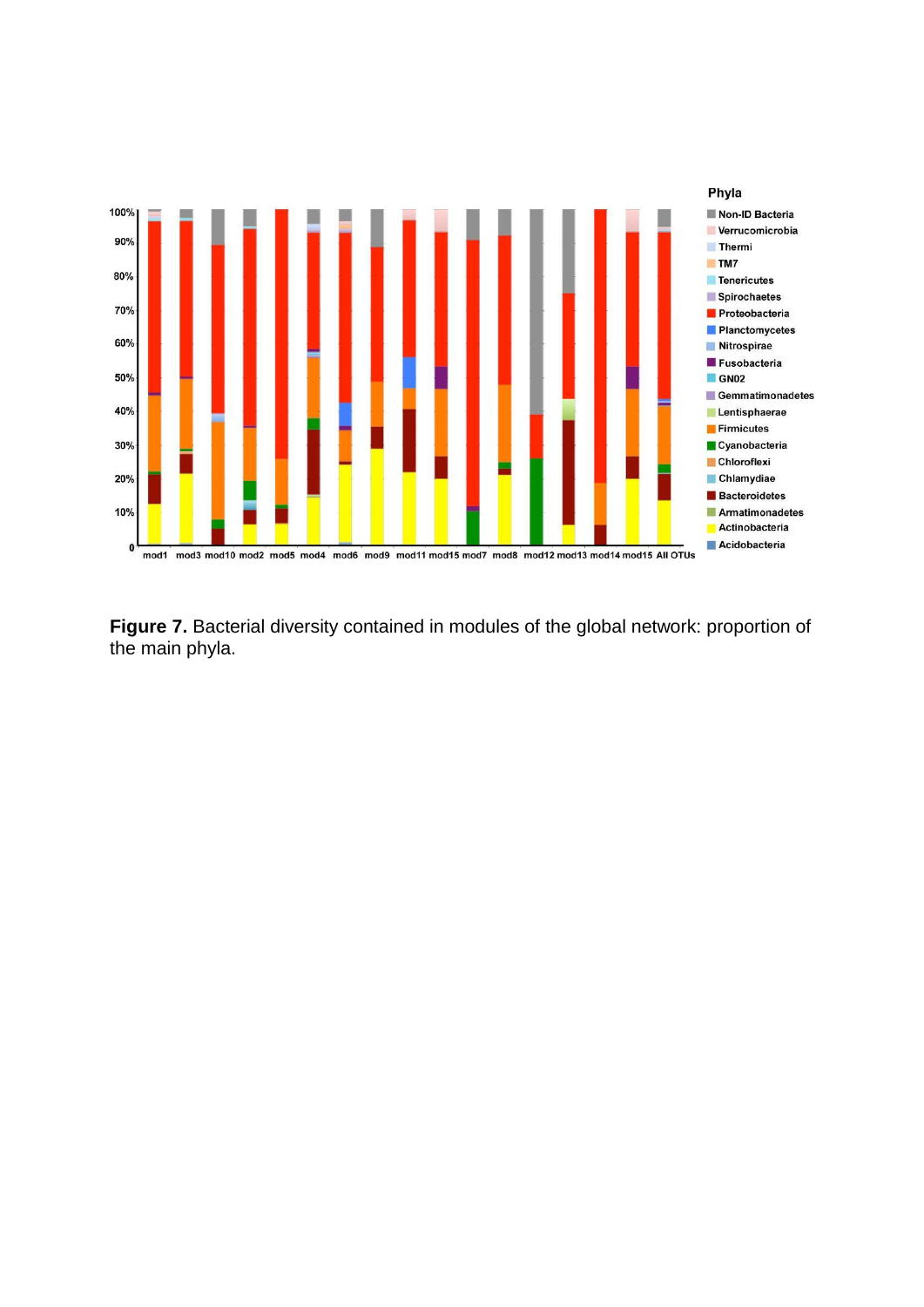Endophytic communities are significantly (Table S3) differentiated among, and stable within taxa, providing a diagnostic signature of their host species (Fig.2, Fig.3, Fig.5). This contrasts with epiphytic communities, the most studied algal bacteria thus far, as they include the biofilm community. In this study they indeed appear undifferentiated among taxa and largely influenced by the environment, as underlined by their similarity to sediment communities (Fig.1). Additionally, the large dominance of endophytic communities of taxon-specific OTUs (>70%, Fig. 3) [partly organized in spatially stable modules of co-occurrence (Fig. 5)], implies the existence of strong biological filters shaping specific bacterial-host associations resulting in the existence of stable, rich and complex holobionts.

#### Core community

The existence of a core bacterial community, shared by all four Caulerpa taxa, could be explained by lateral transfer of endosymbionts among host species mediated by vectors like grazers (Handeler et al., 2010), combined with a selective filter of the algae to maintain or not transferred strains. They may also be explained through coevolution and the vertical inheritance of bacteria during sexual reproduction and asexual proliferation by fragmentation (Hollants et al., 2013b). From a similar study on the specificity of Flavobacteriaceae among Bryopsis, Hollants et al (2013b) suggested that species-specific community could have partly evolved along with the host during speciation in which similar traits that select for the uptake of specific bacteria were retained among species (Hollants et al., 2013b). Following this rationale, specific bacteria may thus have been retained or discarded during Caulerpa's evolution depending on physiological needs faced during niche evolution and divergence (Margulis and Fester, 1992).

The majority of retrieved sequences showed best hits with the orders Burkholderiales and Pseudomonadales that were consistently represented in all species and locations, suggesting that these phylogenetic groups encompass key members of the endophytic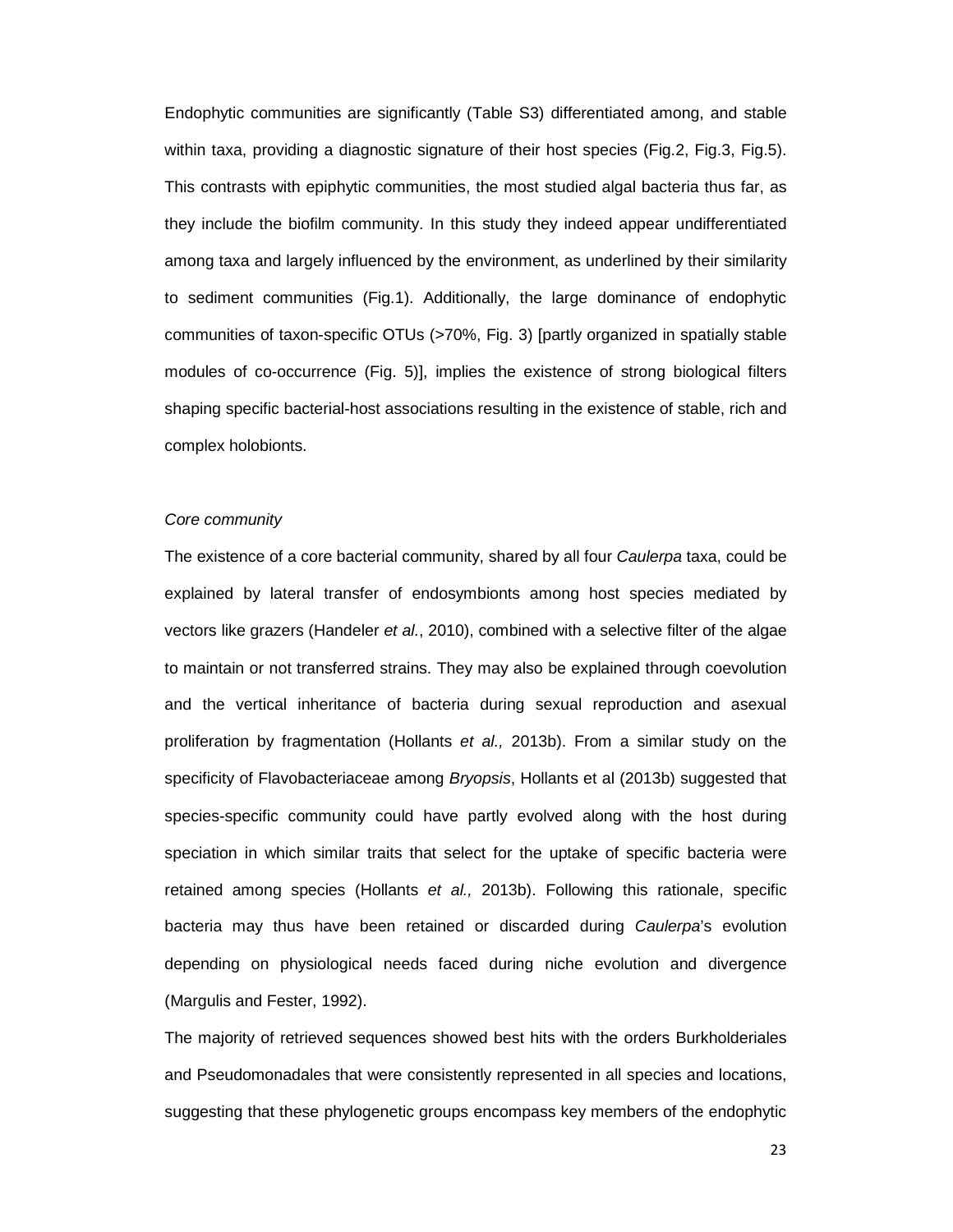bacterial community in *Caulerpa sp.* (Fig.3). When sampled in their native range in Australia, C. racemosa var. cylindracea and C. taxifolia also showed a high prevalence of those same OTUs (Aires et al., 2013). The highly represented Burkholderia have been recognized as endosymbionts in several plant species and mostly nitrogen-fixing (Elbeltagy et al., 2001; Coenye and Vandamme, 2003; Masson-Boivin et al., 2009) or enhancers of plant growth (Elbeltagy et al., 2001). A bacterial core/shared community consisting of Gammaproteobacteria, CFB group, Alphaproteobacteria, Firmicutes, and Actinobacteria was recently defined for all algal groups by screening 161 macroalgal– bacterial studies from the last 55 years Hollants et al (2013a). Contrastingly, the main group found in the Caulerpa core community (Burkholderiales) belongs to the nongeneralist Betaproteobacteria class. This is in agreement with the hypothesis that these OTUs might be tightly associated with *Caulerpa*, whereas the other conspicuous group, Pseudomonadales (Class Gammaproteobacteria), might be more generalist symbionts found associated to most algal taxa (Hollants et al., 2013a).

One of the most ubiquitous OTUs within Caulerpa core community was chosen to illustrate the segregation of haplotypes among host and/or habitat. This OTU (table not shown), persistent among all taxa and habitats, showed high similarity (>99%) with a strain identified as Alicycliphilus denitrificans. This strain, a nitrate-reducing betaproteobacterium, is described as fully functional in anaerobic conditions (Mechichi et al., 2003) often characterizing sediments colonized by Caulerpa sp. (Holmer et al., 2009). Such high homology leads to speculate that the metabolic function ensured by these bacteria in Caulerpa species may increase their performances in eutrophicated/polluted sediments. Moreover, the network of OTU haplotypes (Fig.4) that are consistently undetected in sediment or epiphytic communities shows a tendency for sequences to display a species-specific pattern (cluster  $A - C$ . prolifera, B – C. racemosa, C- C. taxifolia). Besides, haplotypes of this OTU show a closer relation between both C. racemosa varieties compared to the other species. Considering that Caulerpa taxa have been sampled in sympatry in sites distant by hundreds of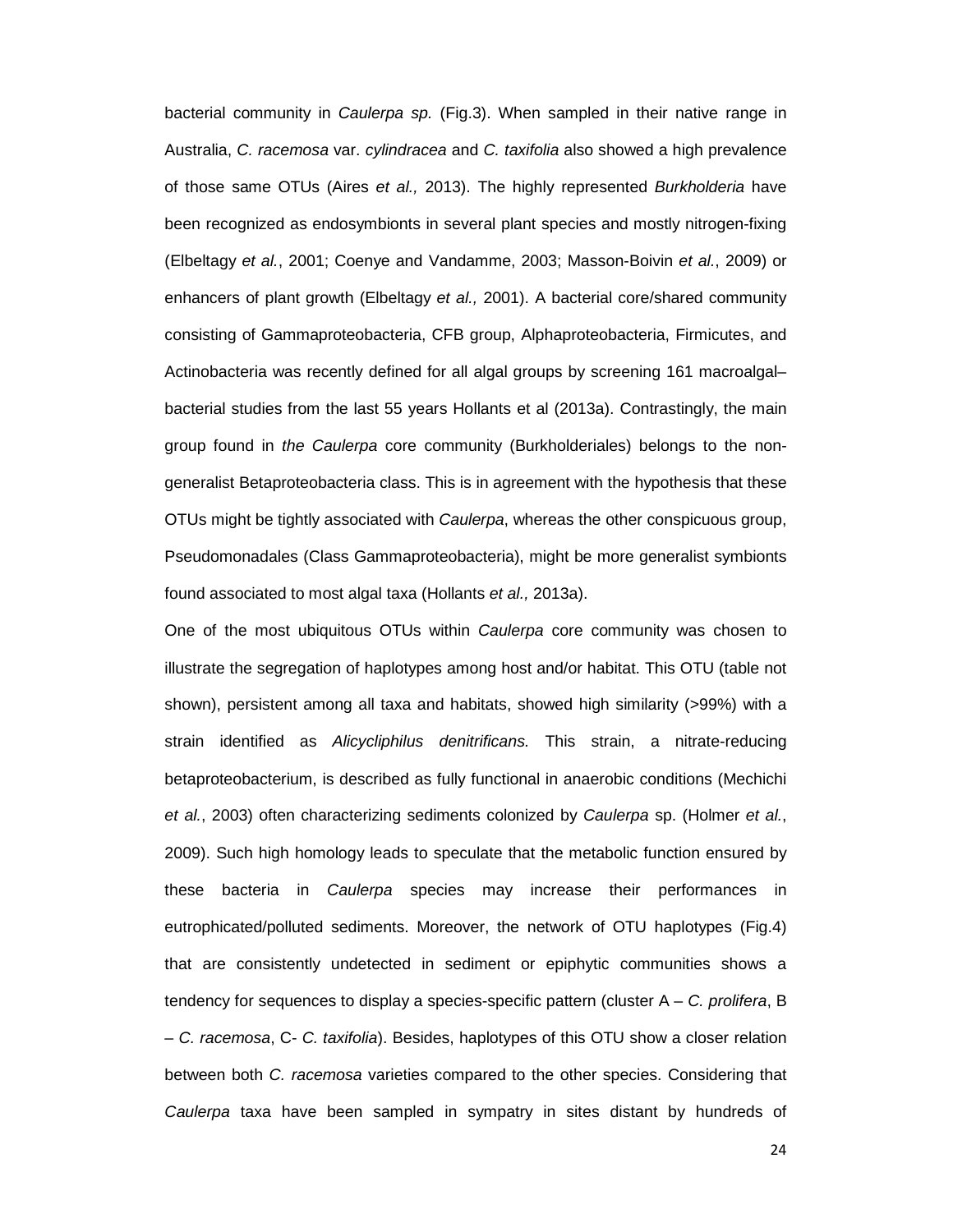kilometers, and this OTU is shared among C. racemosa var cylindracea in antipodal Australian and Mediterranean Seas (Aires et al., 2013) this haplotype network might thus reflect an early stage of ongoing co-evolution between host and part of their endophytic bacterial community.

#### Species-specific communities and co-occurrence modules

Studies in other host species suggested that the core bacterial community may be important in maintaining essential functions required for the symbiosis to persist (Loudon et al., 2014). Yet, depending on the level of divergence of host species, long term co-evolved bacteria such as those putatively present in the common ancestor of those taxa are, depending on selective pressures acting on them, likely to have diverged beyond the clustering threshold of similarity (97%) applied here. Besides, Caulerpa sp. may also have developed tight relationship with other species-specific strains essential for their distinct metabolisms. Species-specific bacterial communities are often observed in algae (e.g. Lachnit et al., 2009, Barott et al., 2011). Here, specific OTUs represent the largest fraction (Fig.3) of endophytic bacterial communities and cooccurrence modules cluster according to species in almost all locations (Fig.2A, Fig.5, Table S3), showing a limited geographic influence (Fig.2B, Table S4), and strikingly different dominant Classes of bacteria among the four studied taxa (Fig. 3). Speculation on the putative function of these bacteria based on their BLAST assignment are however suggesting their involvement in similar functions in line with the host environment, including Nitrogen and Carbon cycling in the presence of excess of nutrient, possible eutrophication and anoxic conditions (Ceccherelli and Cinelli, 1997).

In all the four Caulerpa taxa, the main taxa-specific orders are known to include bacterial strains associated with coping mechanisms in disturbed environmental conditions (Reichenbach, 1989; Egan et al., 2013). Caulerpa species are usually associated to disturbed sediments (silt sediments with high levels of nitrites,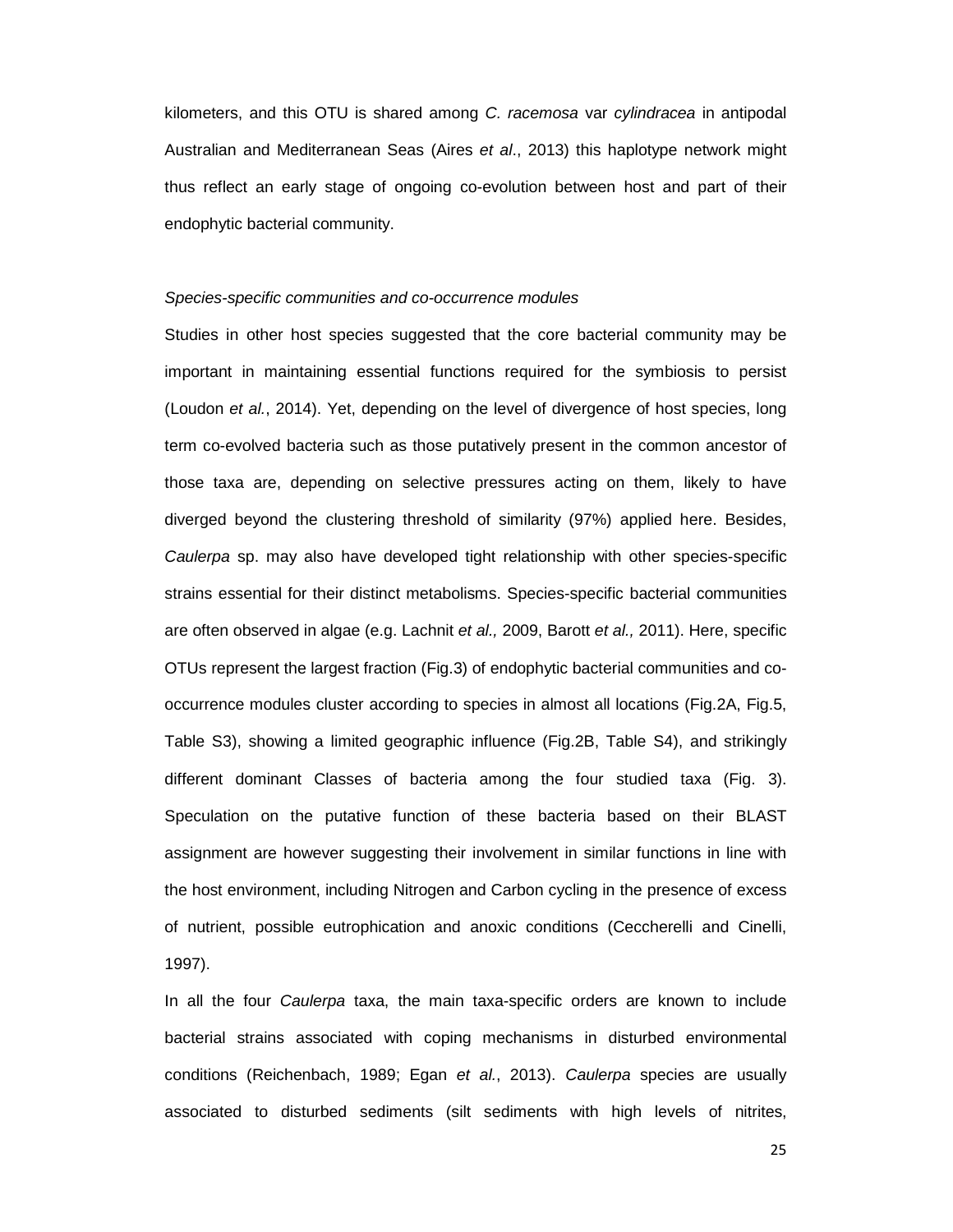phosphates and organic matter) which can form toxic conditions for several other species (Chisholm et al., 1997, Pérez-Ruzafa et al., 2012). The bacterial orders Kiloniellales, Oceanospirillales and Flavobacteriales and Sphingobacteriales (found as the prevalent orders in C. prolifera, C. taxifolia and both C. racemosa respectively) are all associated to denitrifying,  $N_2$  fixation and nutrient recycling in the presence of high C:N ratios (Kirchman, 2002; Chisholm and Moulin, 2003; Goffredi et al., 2007; Wakelin et al., 2008; Wiese et al., 2009; Goecke et al., 2010; Hollants, et al., 2013b).

By using the formalism of network theory, assemblages of co-occurring OTUs appear as modules in the co-occurrence networks (Fig. 5, Fig.6, Fig. 7). That shows the need for such holistic approach to dissect host-bacterial relationships, as these may involve assemblages (modules) of co-occuring OTUs rather than sets of binary relationships between host and inter-independent strains. The interactions that need to be studied, in terms of metabolism and evolution, are thus not the mere pairwise host-bacteria relationship. But instead, the way bacterial communities assemble into consortia, likely involved in complementary or synergistic interactions shaping the metabolism of the holobiont as a whole. The important *Caulerpa* taxa-specificity of co-occurrence modules suggest a radical switch in the bacterial communities during the course of Caulerpa sp. evolution, possibly owing to distinct metabolic pathways required in the slightly different niches occupied by those four taxa. Each of the four Caulerpa holobionts revealed here can be considered as exhibiting its own metabolic machinery, with ancient symbiosis or rare events of leaks followed by specific divergence, resulting in the few shared OTUs (Fig.3, Fig.6). The hypothesis of occasional lateral transfer in sympatry, followed by capture and possible coevolution has been supported in other eukaryotic lineages, such as vesicomyid clams and their bacterial chemosynthetic endosymbionts (Stewart et al., 2008 Decker et al., 2013). Similar events of occasional leaks are in line with the observation of a larger amount of shared OTUs between phylogenetically more distant taxa (C. prolifera and C. racemosa var. turbinata uvifera)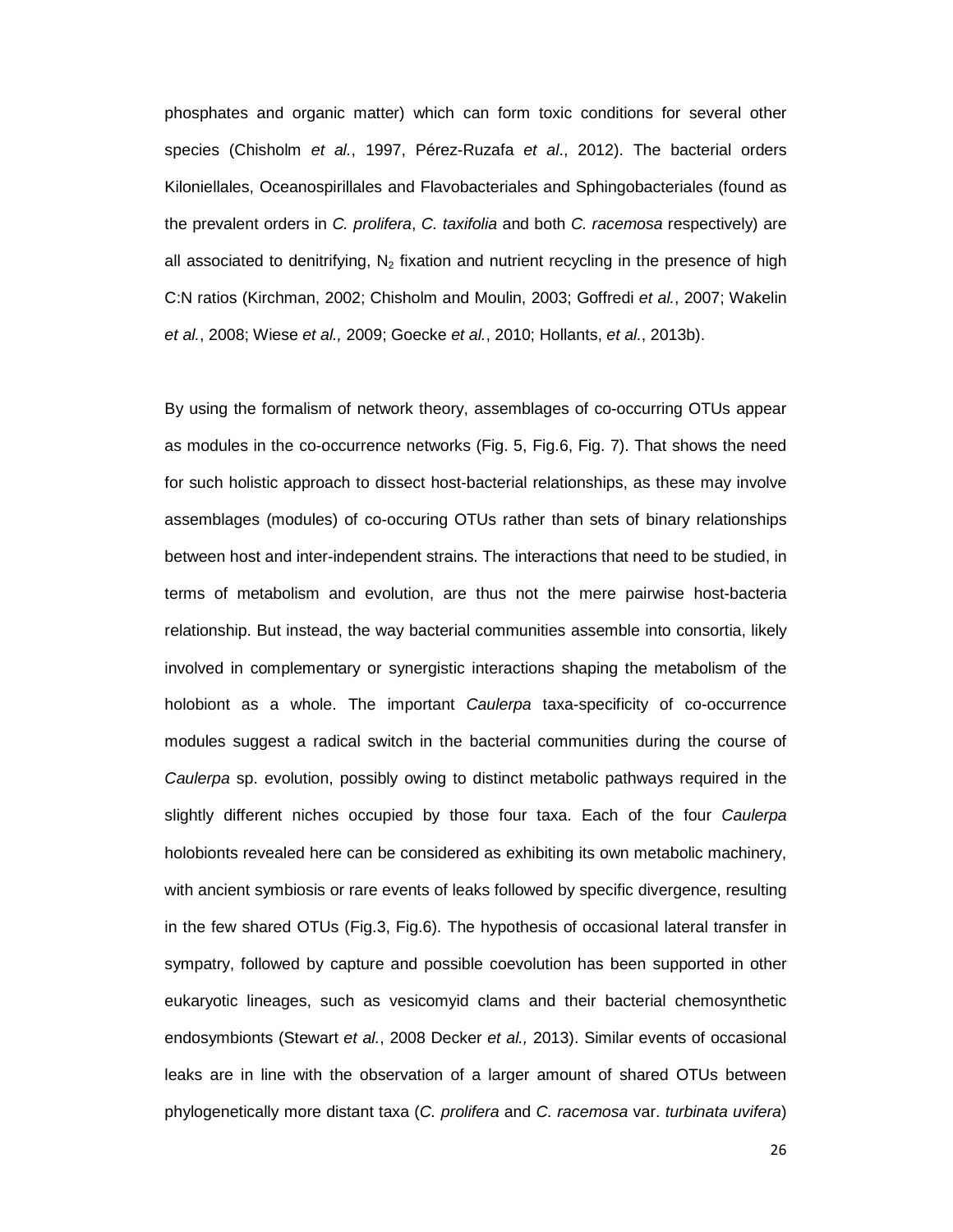co-occurring in sympatry since the longest time frame, as the former is native and the latter suspected to have been present for at least more than a century in the Mediterranean (Ollivier, 1929; Rayss, 1941). Contrastingly, C. racemosa var. cylindracea and C. taxifolia that recently invaded the Mediterranean show much lower diversities and higher specificity of their bacterial assemblages (Fig.3, Fig.6).

## **Conclusions**

This study reveals the siphonophous green algae of the genus Caulerpa as a model of a complex and rich holobiont. Many mechanisms of acquisition and evolution of endosymbionts appear to be able to coexist in the holobiont system. Plausible scenarios include 1) long-term co-evolution of some common lineages resulting in species-specific haplotypes, 2) the sporadic events of lateral transfer of bacteria possibly favored by long term coexistence in sympatry, and 3) the capture of environmental bacteria that may become integrated in the holobiont on a longer term. Besides species-specificity of OTUs or haplotypes within shared OTUs, the cooccurrence of species-specific modules suggest that some bacterial strains may form metabolic consortia that would contribute to shaping the structure of bacterial communities (Barberán et al., 2012) and may also accelerate diversification among species. Different species-specific communities might thus have similar metabolic functions despite their different taxonomy, as suggested by Burke et al (2011b). The results reported here pave the road for future research to test those hypotheses and advance our understanding of the ecology and evolution of these holobionts. Functional metagenomics and metatranscriptomics analysis of Caulerpa sp. may allow testing the hypothesis that, regardless of community composition, different bacterial associations would represent different "machinery" performing similar metabolic processes in distinct species. The discrimination of bacterial assemblages associated to gametes, may also allow reconsidering the ancientness and frequency of strict coevolutionary patterns as well as the relative role of vertical versus lateral acquisition in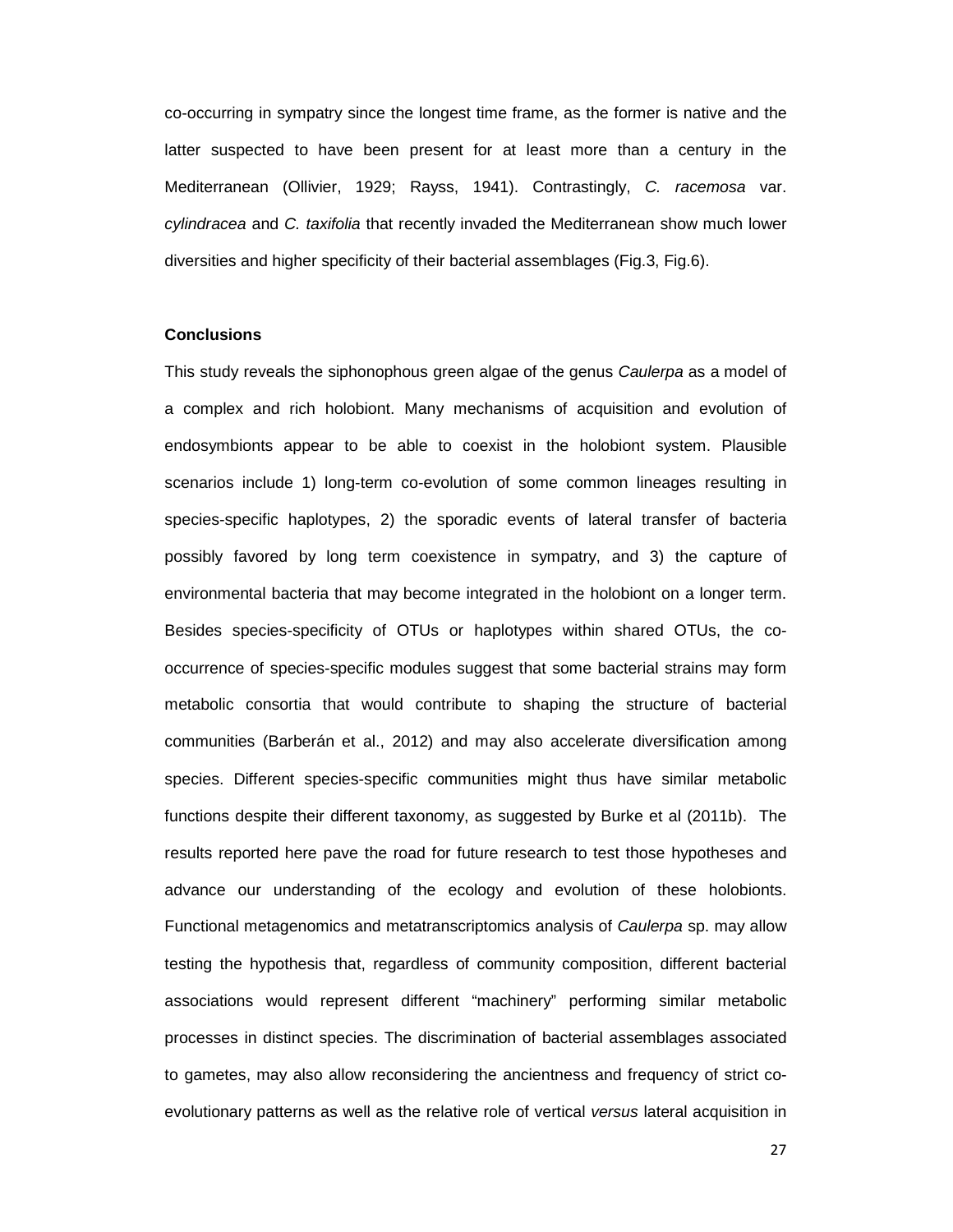the evolution of these rich holobionts. Finally, these studies will help in understanding the role of bacterial communities on the success and invasive trajectories of their host, as during the past decades several Caulerpa taxa, including three of the four studied here, have extended their range through invasion in different parts of the world, including the Mediterranean.

## **Funding**

This work was supported by the Portuguese Foundation for Science and Technology (FCT) and FEDER with the project IBISA (PTDC / MAR / 64749 / 2006) and a PhD fellowship (TA) [SFRH/BD/30043/2006] from FCT and FSE.

## **Acknowledgements**

We thank Gary Kendrick, Renae Hovey and Jeff for field work and all the logistic help; Professor Craig Atkins for lab facilities supplying; Frédéric Zuberer, David Luquet and Habib Langar (from the INSTM of Salâmbo, Tunis) for their invaluable help in sampling Caulerpa in Villefranche, Marseille and Tunis; Regino Martínez and Núria Marbà for help in sampling in Mallorca; R. Cunha for her valuable comments, and BIOCANT center for metagenomics analysis and support in bioinformatic issues.

#### **References**

Aires T, Marbà N, Serrao E a., Duarte CM, Arnaud-Haond S. (2012). Selective Elimination of Chloroplastidial Dna for Metagenomics of Bacteria Associated With the Green Alga Caulerpa Taxifolia (Bryopsidophyceae)1. J Phycol **48**:483–490.

Aires T, Serrão E a, Kendrick G, Duarte CM, Arnaud-Haond S. (2013). Invasion is a community affair: Clandestine followers in the bacterial community associated to green algae, Caulerpa racemosa, track the invasion source. PLoS One **8**:e68429.

Barberán A, Bates ST, Casamayor EO, Fierer N. (2012). Using network analysis to explore co-occurrence patterns in soil microbial communities. ISME J **6**:343–351.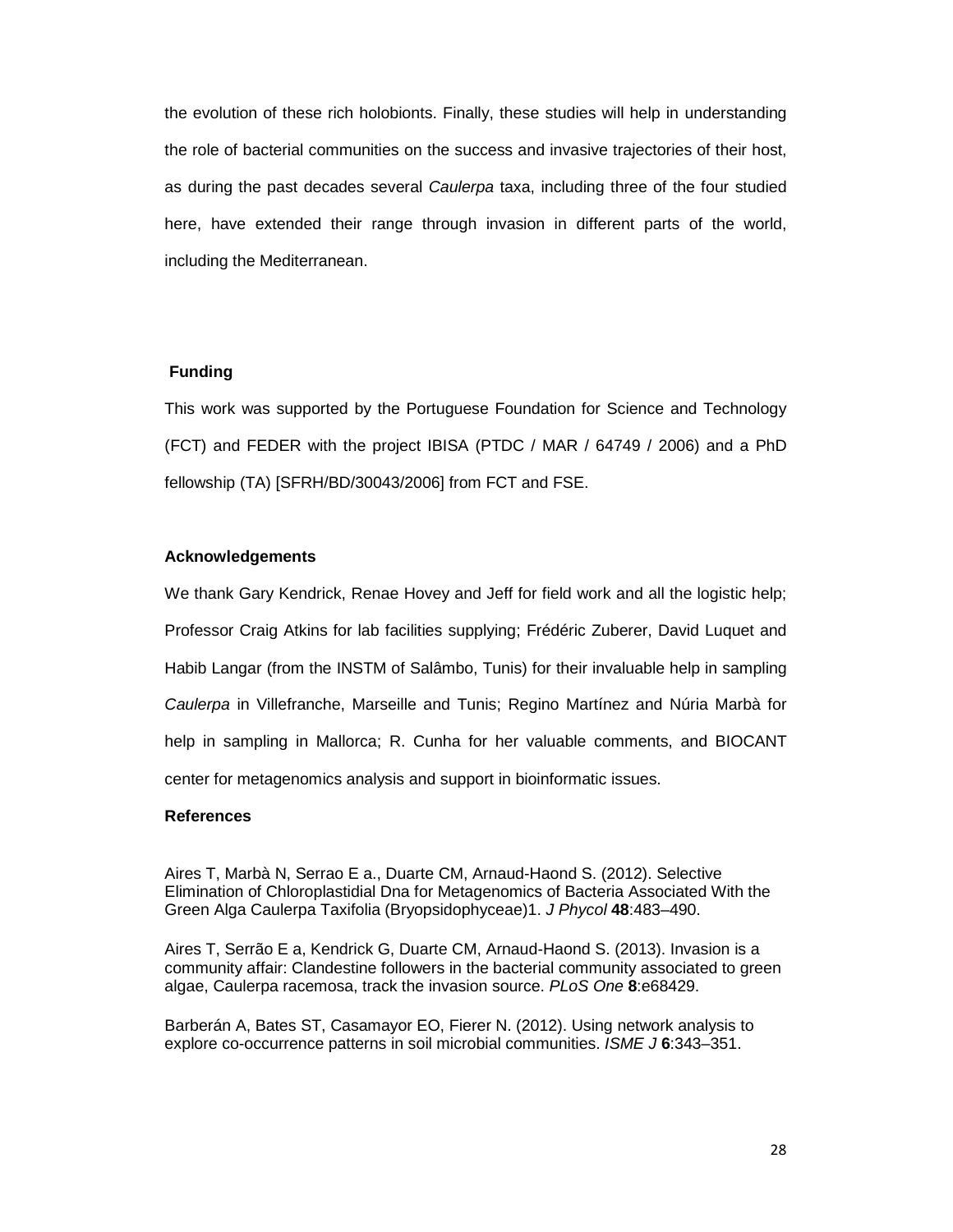Barott KL, Rodriguez-Brito B, Janouškovec J, Marhaver KL, Smith JE, Keeling P, et al. (2011). Microbial diversity associated with four functional groups of benthic reef algae and the reef-building coral Montastraea annularis. Environ Microbiol **13**:1192–1204.

Bastian M, Heymann S, Jacomy M. (2009). Gephi: An open source software for exploring and manipulating networks. BT - International AAAI Conference on Weblogs and Social.

Batagelj V, Mrvar A. (2004). Pajek - Analysis and Visualization of Large Networks. http://eprints.pascal-network.org/archive/00000697/.

Blondel VD, Guillaume J-L, Lambiotte R, Lefebvere E. (2008). Fast unfolding of communities in large networks. J Stat Mech Theory Exp **10**.

Burke C, Thomas T, Lewis M, Steinberg P, Kjelleberg S. (2011). Composition, uniqueness and variability of the epiphytic bacterial community of the green alga Ulva australis. ISME J **5**:590–600.

Caporaso JG, Kuczynski J, Stombaugh J, Bittinger K, Bushman FD, Costello EK, et al. (2010). correspondence QIIME allows analysis of high- throughput community sequencing data Intensity normalization improves color calling in SOLiD sequencing. Nat Publ Gr **7**:335–336.

Ceccherelli G, Cinelli F. (1997). Short-term effects of nutrient enrichment of the sediment and interactions between the seagrass Cymodocea nodosa and the introduced green alga Caulerpa taxifolia in a Mediterranean bay. J Exp Mar Bio Ecol **217**:165–177.

Chandler JA, Lang J, Bhatnagar S, Eisen J a., Kopp A. (2011). Bacterial communities of diverse Drosophila species: Ecological context of a host-microbe model system. PLoS Genet **7**. doi:10.1371/journal.pgen.1002272.

Chao A. (1984). Nonparametric estimation of the number of Classes in a population. Scand J Stat **11**:265–270.

Chisholm JRM, Dauga C, Ageron E, Grimont PAD, Jaubert JM. (1996). "Roots" in mixotrophic algae. Nature **381**:382–382.

Chisholm JRM, Fernex FE, Mathieu D, Jaubert JM. (1997). Wastewater discharge, seagrass decline and algal proliferation on the Cote d'Azur. Mar Pollut Bull **34**:78–84.

Chisholm JRM, Moulin P. (2003). Stimulation of nitrogen fixation in refractory organic sediments by Caulerpa taxifolia (Chlorophyta). Limnol Oceanogr **48**:787–794.

Coenye T, Vandamme P. (2003). Diversity and significance of Burkholderia species occupying diverse ecological niches. Environ Microbiol **5**:719–729.

Costello E, Lauber C, Hamady M. (2009). Bacterial community variation in human body habitats across space and time. Science (80- ) **326**:1694–7.

Croft MT, Warren MJ, Smith AG. (2006). Algae need their vitamins. Eukaryot Cell **5**:1175–1183.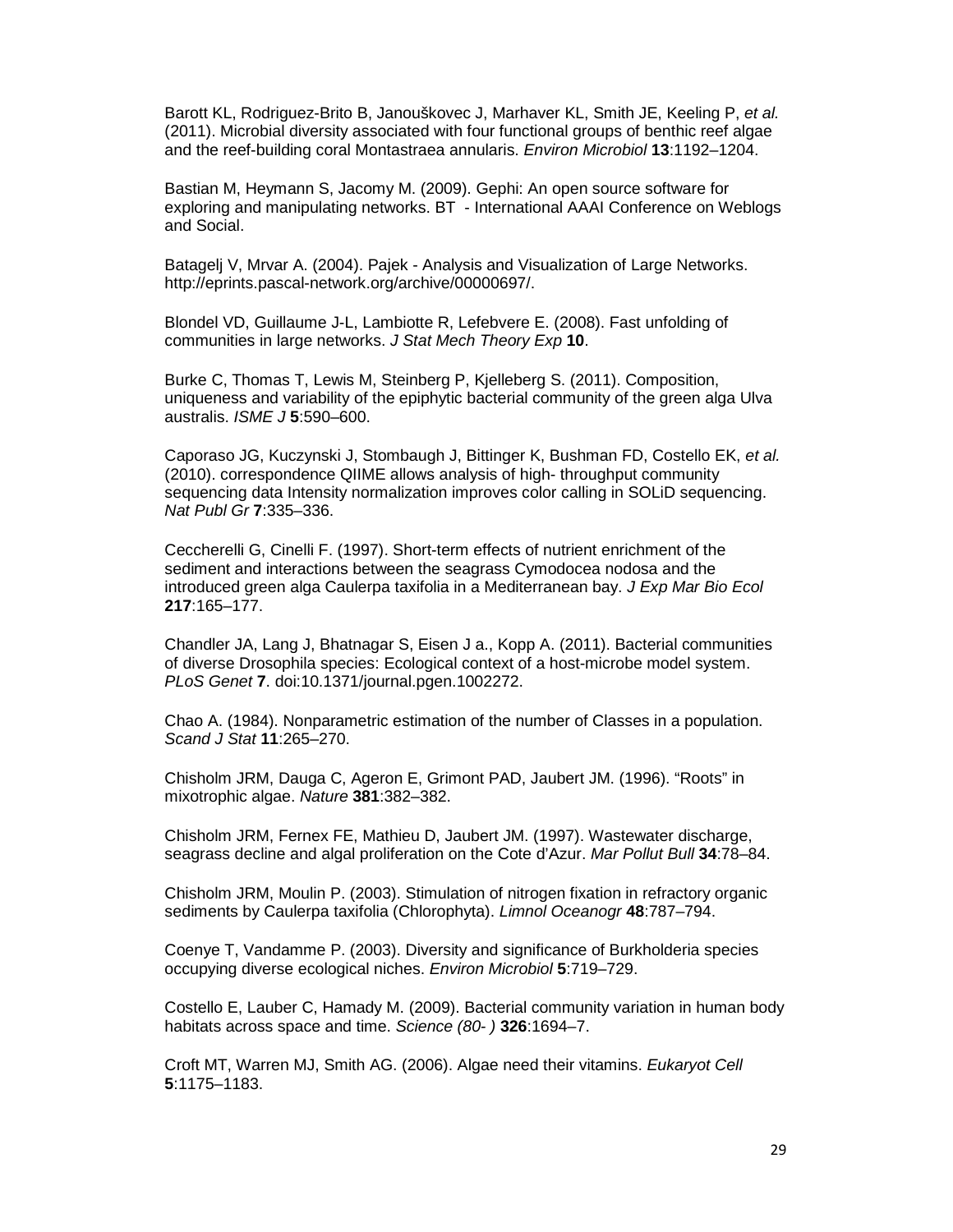Crump BC, Koch EW. (2008). Attached bacterial populations shared by four species of aquatic angiosperms. Appl Environ Microbiol **74**:5948–5957.

Csárdi G, Nepusz T. (2006). The igraph software package for complex network research. InterJournal Complex Syst **1695**:1695.

Dawes CJ, Lohr CA. (1978). Cvtoplasmic organization and endosymbiotic bacteria in the growing points of Caulerpa prolifera. Rev Algol **13**:309–314.

Decker C, Olu K, Arnaud-Haond S, Duperron S. (2013). Physical Proximity May Promote Lateral Acquisition of Bacterial Symbionts in Vesicomyid Clams. PLoS One **8**: e64830.

Delbridge L, Coulburn J, Fagerberg W, Tisa LS. (2004). Community profiles of bacterial endosymbionts in four species of Caulerpa. Symbiosis **37**:335–344.

Dittami SM, Eveillard D, Tonon T. (2014). A metabolic approach to study algal-bacterial interactions in changing environments. Mol Ecol **23**:1656–60.

Egan S, Harder T, Burke C, Steinberg P, Kjelleberg S, Thomas T. (2013). The seaweed holobiont: Understanding seaweed-bacteria interactions. FEMS Microbiol Rev **37**:462–476.

Elbeltagy a, Nishioka K, Sato T, Suzuki H, Ye B, Hamada T, et al. (2001). Endophytic colonization and in planta nitrogen fixation by a Herbaspirillum sp. isolated from wild rice species. Appl Environ Microbiol **67**:5285–93.

Faust K, Raes J. (2012). Microbial interactions: from networks to models. Nat Rev Microbiol **10**:538–550.

Fortunato S. (2010). Community detection in graphs. Phys Rep **486**:75–174.

Forster P, Torroni A, Renfrew C, Röhl A. (2001) Phylogenetic star contraction applied to Asian and Papuan mtDNA evolution. Mol Biol Evol **18**: 1864-1881.

Gihring TM, Zhang G, Brandt CC, Brooks SC, Campbell JH, Carroll S, et al. (2011). A limited microbial consortium is responsible for extended bioreduction of uranium in a contaminated aquifer. Appl Environ Microbiol **77**:5955–5965.

Goecke F, Labes a, Wiese J, Imhoff J. (2010). Chemical interactions between marine macroalgae and bacteria. Mar Ecol Prog Ser **409**:267–299.

Goffredi SK, Johnson SB, Vrijenhoek RC. (2007). Genetic diversity and potential function of microbial symbionts associated with newly discovered species of Osedax polychaete worms. Appl Environ Microbiol **73**:2314–2323.

Graham PH. (2008). Ecology of the root-nodule bacteria of legumes. In Nitrogen-Fixing Legume Symbioses. In:Nitrogen-fixing Leguminous Symbioses, Dilworth, M. J., James, E. K., Sprent, J. I. and Newton, WE (ed), Springer: Dordrecht, the Netherlands, pp. 23– 58.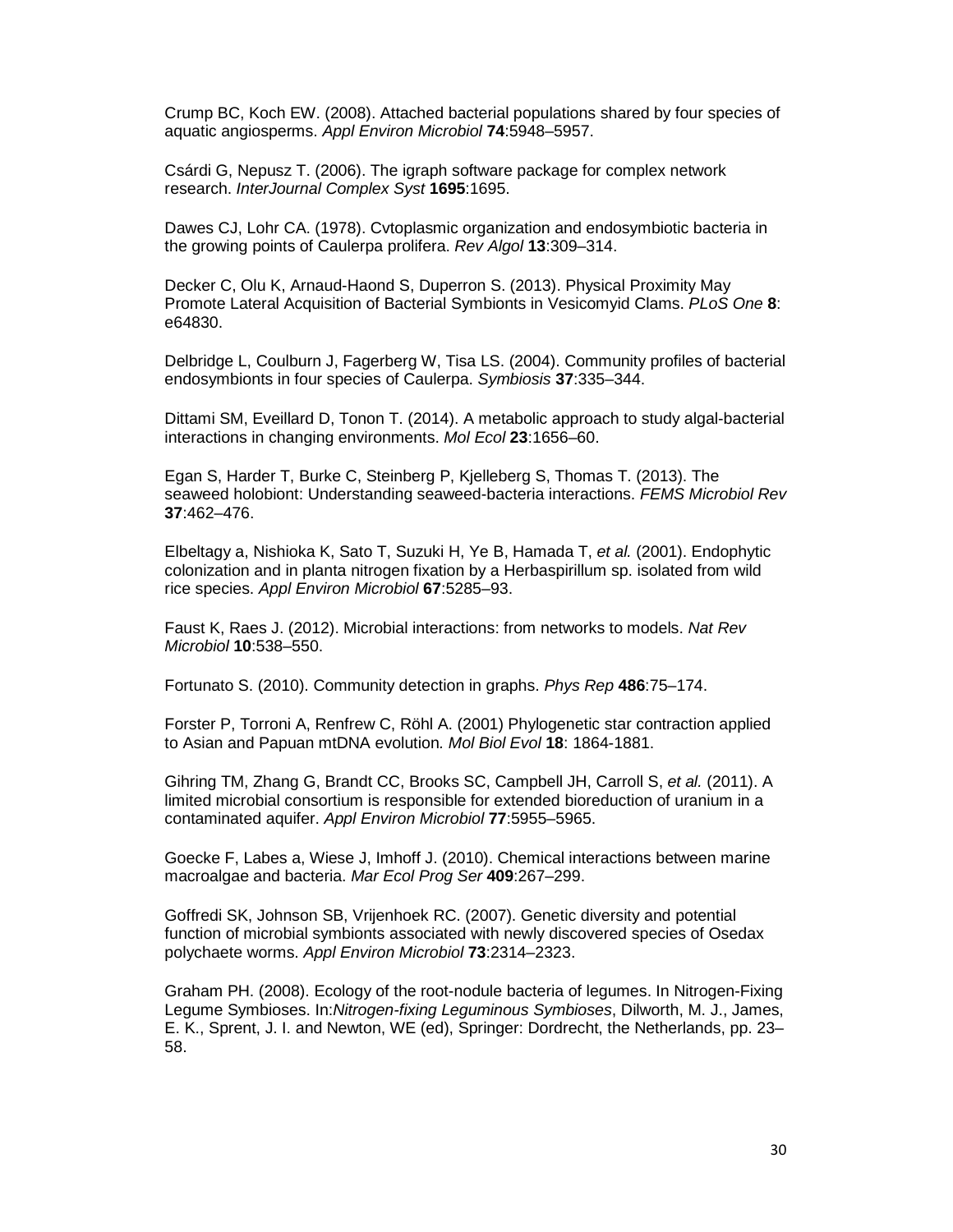Haas BJ, Gevers D, Earl AM, Feldgarden M, Ward D V., Giannoukos G, et al. (2011). Chimeric 16S rRNA sequence formation and detection in Sanger and 454 pyrosequenced PCR amplicons. Genome Res **21**:494–504.

Hamel H. (1926). Quelques algues rares ou nouvelles pour la flore mediterraneenne. Bull Mus Nat Sci Nat Paris **32**:420.

Hammer Ø, Harper D a. T, Ryan PD. (2001). Paleontological statistics software package for education and data analysis. Palaeontol Electron **4**:9–18.

Handeler K, Wagele H, Wahrmund U, Rudinger M, Knoop V. (2010). Slugs' last meals: Molecular identification of sequestered chloroplasts from different algal origins in Sacoglossa (Opisthobranchia, Gastropoda). Mol Ecol Resour **10**:968–978.

Hollants J, Decleyre H, Leliaert F, De Clerck O, Willems A. (2011a). Life without a cell membrane: challenging the specificity of bacterial endophytes within Bryopsis (Bryopsidales, Chlorophyta). BMC Microbiol **11**:255.

Hollants J, Leliaert F, De Clerck O, Willems A. (2013a). What we can learn from sushi: a review on seaweed-bacterial associations. FEMS Microbiol Ecol **83**:1–16.

Hollants J, Leliaert F, Verbruggen H, Willems A, De Clerck O. (2013b). Permanent residents or temporary lodgers: characterizing intracellular bacterial communities in the siphonous green alga Bryopsis. Proc Biol Sci **280**:20122659.

Hollants J, Leroux O, Leliaert F, Decleyre H, de Clerck O, Willems A. (2011b). Who is in there? Exploration of endophytic bacteria within the siphonous green seaweed Bryopsis (Bryopsidales, Chlorophyta). PLoS One **6**:e26458.

Hollister EB, Engledow AS, Hammett AJM, Provin TL, Wilkinson HH, Gentry TJ. (2010). Shifts in microbial community structure along an ecological gradient of hypersaline soils and sediments. ISME J **4**:829–838.

Holmer M, Marbà N, Lamote M, Duarte CM. (2009). Deterioration of sediment quality in seagrass meadows (Posidonia oceanica) invaded by macroalgae (Caulerpa sp.). Estuaries and Coasts **32**:456–466.

Huber J a, Mark Welch DB, Morrison HG, Huse SM, Neal PR, Butterfield D a. et al. (2007). Microbial population structures in the deep marine biosphere. Science **318**:97– 100.

Janson EM, Stireman JO, Singer MS, Abbot P. (2008). Phytophagous insect-microbe mutualisms and adaptive evolutionary diversification. Evolution (N Y) **62**:997–1012.

Jiao JY, Wang HX, Zeng Y, Shen YM. (2006). Enrichment for microbes living in association with plant tissues. J Appl Microbiol **100**:830–837.

Joint I, Tait K, Wheeler G. (2007). Cross-kingdom signalling: exploitation of bacterial quorum sensing molecules by the green seaweed Ulva. Philos Trans R Soc Lond B Biol Sci **362**:1223–33.

Keshtacher-Liebson E, Hadar Y, Chen Y. (1995). Oligotrophic Bacteria Enhance Algal Growth under Iron-Deficient Conditions. Appl Envir Microbiol **61**:2439–2441.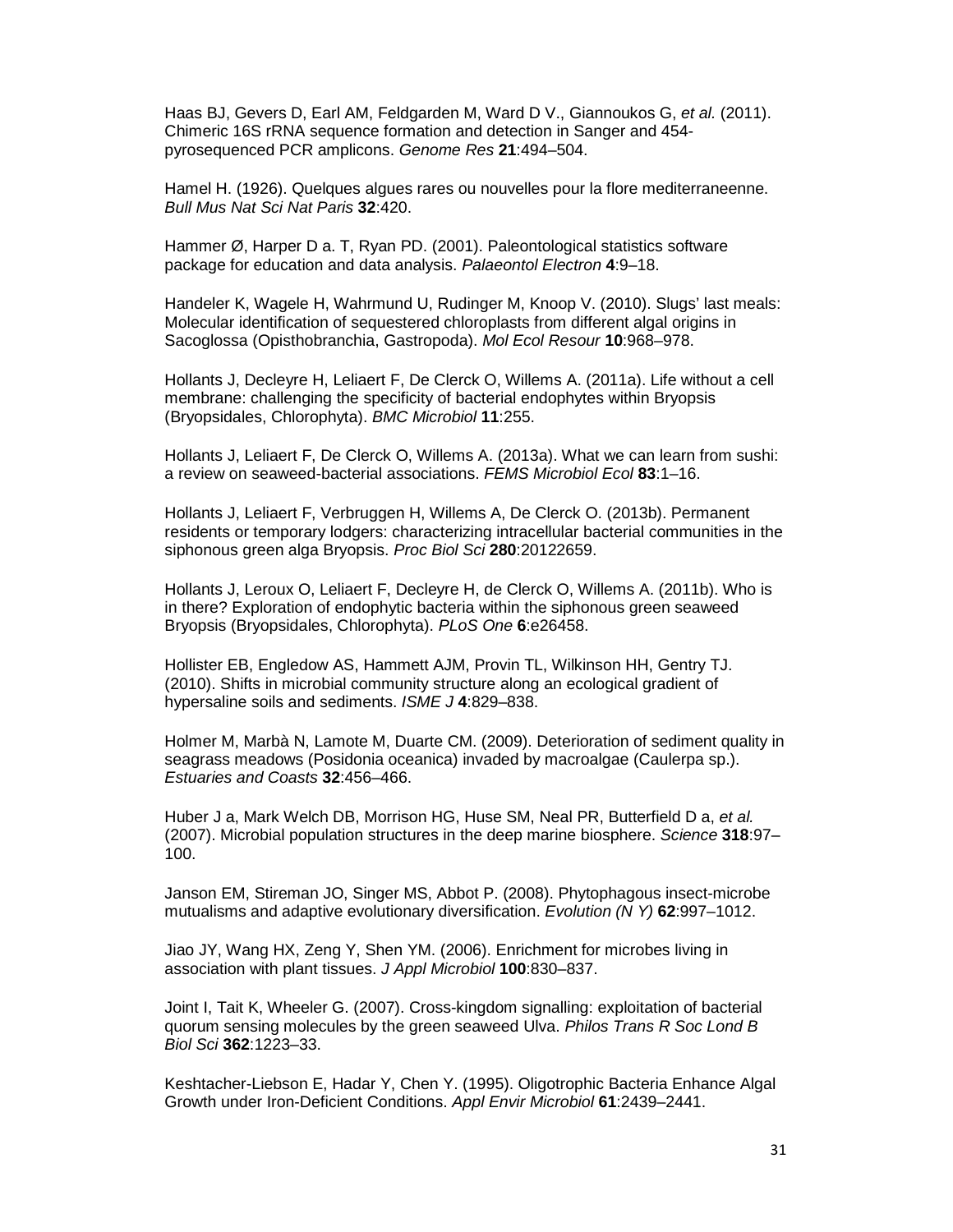Kirchman DL. (2002). The ecology of Cytophaga-Flavobacteria in aquatic environments. FEMS Microbiol Ecol **39**:91–100.

Krych L, Hansen CHF, Hansen AK, van den Berg FWJ, Nielsen DS. (2013). Quantitatively Different, yet Qualitatively Alike: A Meta-Analysis of the Mouse Core Gut Microbiome with a View towards the Human Gut Microbiome. PLoS ONE **8**. e62578. doi:10.1371/journal.pone.0062578

Kvennefors ECE, Sampayo E, Ridgway T, Barnes AC, Hoegh-Guldberg O. (2010). Bacterial communities of two ubiquitous great barrier reef corals reveals both site-and species-specificity of common bacterial associates. PLoS One **5**. doi:10.1371/journal.pone.0010401.

Lachnit T, Blümel M, Imhoff JJF, Wahl M. (2009). Specific epibacterial communities on macroalgae: Phylogeny matters more than habitat. Aquat Biol **5**:181–186.

Lachnit T, Meske D, Wahl M, Harder T, Schmitz R. (2011). Epibacterial community patterns on marine macroalgae are host-specific but temporally variable. Environ Microbiol **13**:655–665.

Lancichinetti A, Fortunato S. (2009). Community detection algorithms: A comparative analysis. Phys Rev E **80**:056117.

Langar, H. Djellouli, A., Ben Mustapha, K. and El Abed A. (2000). Première signalisation de Caulerpa taxifolia (Vahl) C. Agardh en Tunisie. Bull Inst Sci Tech Mer **27**:7–8.

Lee OO, Chui PY, Wong YH, Pawlik JR, Qian P-Y. (2009). Evidence for vertical transmission of bacterial symbionts from adult to embryo in the Caribbean sponge Svenzea zeai. Appl Environ Microbiol **75**:6147–56.

Loudon AH, Woodhams DC, Parfrey LW, Archer H, Knight R, McKenzie V, et al. (2014). Microbial community dynamics and effect of environmental microbial reservoirs on red-backed salamanders (Plethodon cinereus). ISME J **8**:830–40.

Lozupone C, Knight R. (2005). UniFrac: a new phylogenetic method for comparing microbial communities. Appl Environ Microbiol **71**:8228–35.

Margulis L, Fester R. (1992). Symbiosis as a Source of Evolutionary Innovation. THE MIT PRESS: Cambridge, MA, USA.

Masson-Boivin C, Giraud E, Perret X, Batut J. (2009). Establishing nitrogen-fixing symbiosis with legumes: how many rhizobium recipes? Trends Microbiol **17**:458–66.

Matsuo Y, Imagawa H, Nishizawa M, Shiruzi Y. (2005). Isolation of an Algal Morphogenesis. **307**:2005.

Mechichi T, Stackebrandt E, Fuchs G. (2003). Alicycliphilus denitrificans gen. nov., sp. nov., a cyclohexanol-degrading, nitrate-reducing beta-proteobacterium. Int J Syst Evol Microbiol **53**:147–152.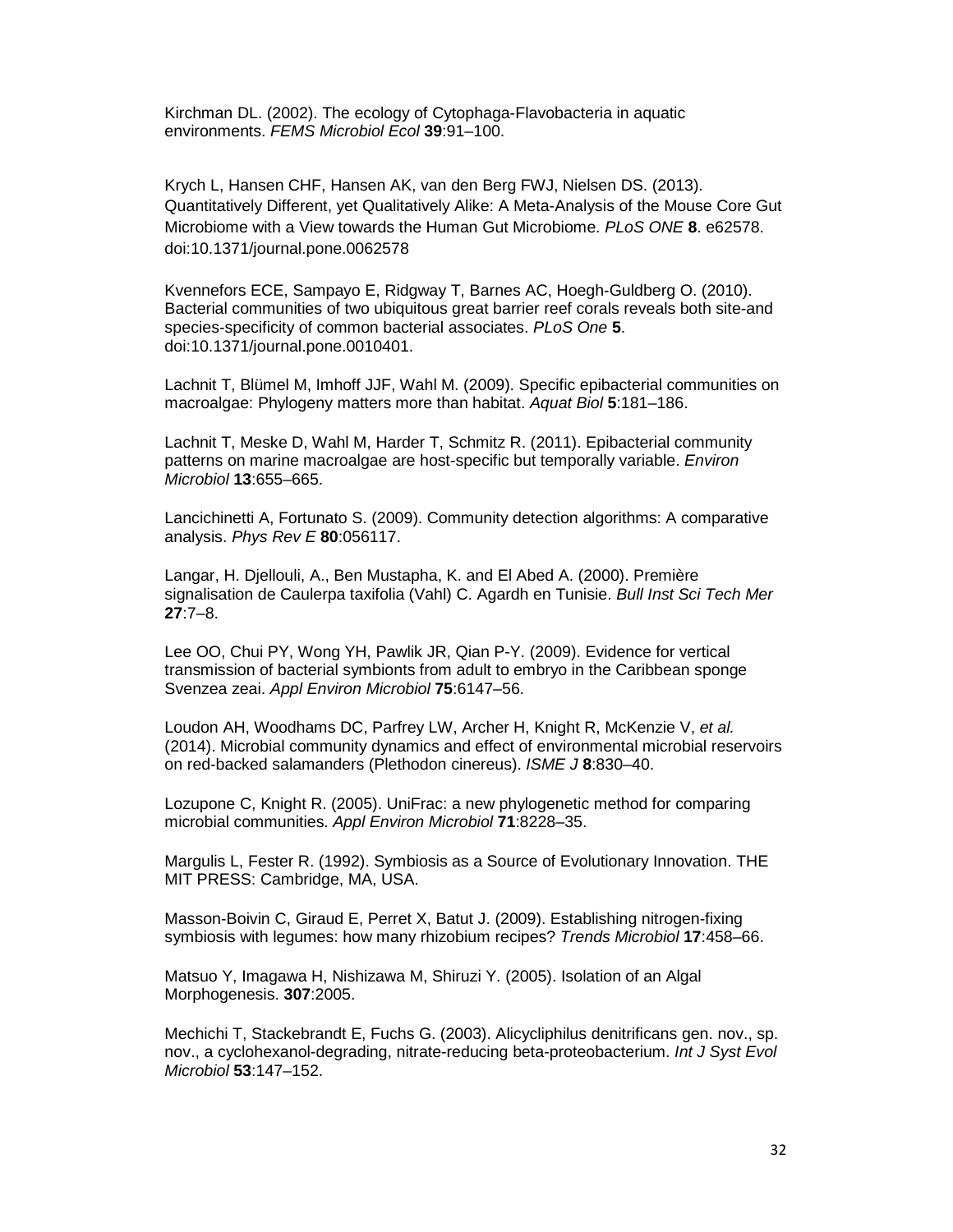Meusnier I, Olsen JL, Stam WT, Destombe C, Valero M. (2001). Phylogenetic analyses of Caulerpa taxifolia (Chlorophyta) and of its associated bacterial microflora provide clues to the origin of the Mediterranean introduction. Mol Ecol **10**:931–946.

Moalic Y, Desbruyères D, Duarte CM, Rozenfeld AF, Bachraty C, Arnaud-Haond S. (2012). Biogeography revisited with network theory: retracing the history of hydrothermal vent communities. Syst Biol **61**:127–37.

Moore AM, Munck C, Sommer MO a, Dantas G. (2011). Functional metagenomic investigations of the human intestinal microbiota. Front Microbiol **2**:1–8.

Myshrall KL, Mobberley JM, Green SJ, Visscher PT, Havemann S a., Reid RP, et al. (2010). Biogeochemical cycling and microbial diversity in the thrombolitic microbialites of Highborne Cay, Bahamas. Geobiology **8**:337–354.

Nakanishi K, Nishijima M. (1996). Bacteria T H a T Induce Morphogenesis in Ulva Pertusa ( Chlorophyta ). **482**.

Newman MEJ. (2006). Finding community structure in networks using the eigenvectors of matrices. Phys Rev E **74**:036104.

Nizamuddin M. (1991). The Green Marine Algae of Libya. Elga.

Oksanen J, Blanchet FG, Kindt R, Legendre P, Minchin PR, O'Hara RB, Simpson GL, Solymos P, Stevens MHH, Wagner M. (2011). Vegan: Community Ecology Package [http://cran.r-project.org/web/packages/vegan/index.html].

Oliveros JC. (2007). VENNY. An interactive tool for comparing lists with Venn Diagrams. http://bioinfogp.cnb.csic.es/tools/venny/index.html.

Ollivier G. (1929). Etude de la flore marine de la Côte d'Azur. IV. Ann Inst Océanogr: Monaco.

Orole O, Adejumo T. (2011). Bacterial and fungal endophytes associated with grains and roots of maize. J Ecol Nat Env **3**:298–303.

Panayotidis P. (2006). On the enigmatic origin of the Mediterranean invasive Caulerpa racemosa (Caulerpales, Chlorophyta). Mediterr Mar Sci **7**:119–121.

Pérez-Ruzafa A, Marcos C, Bernal CM, Quintino V, Freitas R, Rodrigues AM, García-Sánchez M, Pérez-Ruzafa IM. (2012). Cymodocea nodosa vs. Caulerpa prolifera: Causes and consequences of a long term history of interaction in macrophyte meadows in the mar Menor coastal lagoon (Spain, Southwestern Mediterranean). Est. Coastal Shelf. Sci **110**: 101-115.

Price MN, Dehal PS, Arkin AP. (2010). FastTree 2 - Approximately maximum-likelihood trees for large alignments. PLoS One **5**. doi:10.1371/journal.pone.0009490.

Polzin T, Daneschmand SV. (2003). On Steiner trees and minimum spanning trees in hypergraphs. Oper Res Lett **31**: 12-20.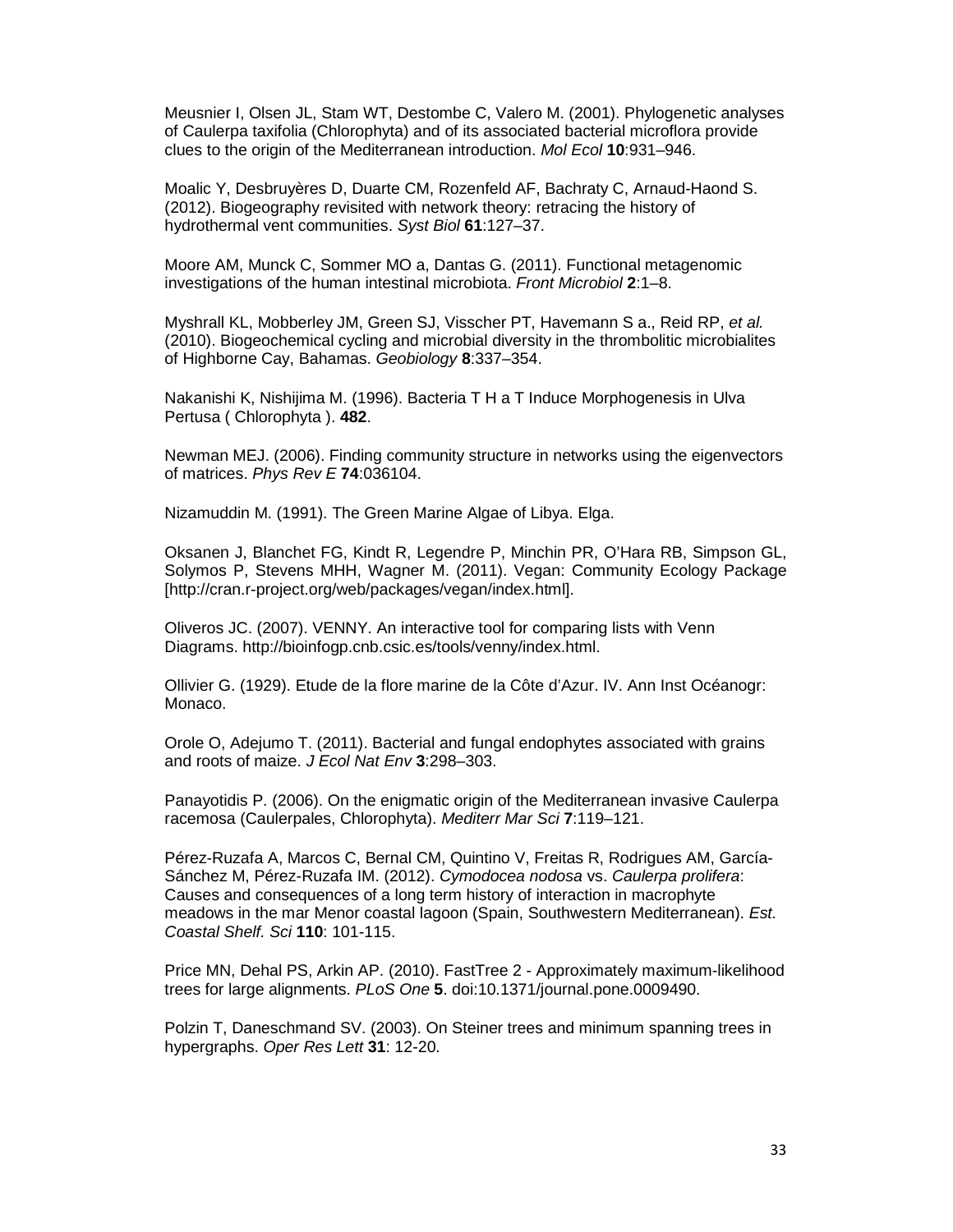Raghavan UN, Albert R, Kumara S. (2007). Near linear time algorithm to detect community structures in large-scale networks. Phys Rev E - Stat Nonlinear, Soft Matter Phys **76**:1–12.

Rayss T. (1941). Sur les Caulerpes de la côte palestinienne. Palest J Bot Jerus Ser **2**:103–124.

Reichenbach H. (1989). Order I. Cytophagales Leadbetter 1974, 99AL. In: Bergey's manual of systematic bacteriology, vol.3, Staley JT, Bryant MP, Pfennig N, HJ (ed), Williams & Wilkins: Baltimore, MD, pp. 2011–2013.

Reshef L, Koren O, Loya Y, Zilber-Rosenberg I, Rosenberg E. (2006). The Coral Probiotic Hypothesis. Environ Microbiol **8**:2068–2073.

Rosenberg E, Koren O, Reshef L, Efrony R, Zilber-Rosenberg I. (2007). The role of microorganisms in coral health, disease and evolution. Nat Rev Microbiol **5**:355–362.

Rosvall M, Bergstrom CT. (2008). Community structure in directed networks. Proc Natl Acad Sci U S A **105**:1118–1123.

Sachs JL, Skophammer RG, Regus JU. (2011). Evolutionary transitions in bacterial symbiosis. Proc Natl Acad Sci U S A **108 Suppl** :10800–10807.

Schmitt S, Tsai P, Bell J, Fromont J, Ilan M, Lindquist N, et al. (2012). Assessing the complex sponge microbiota: core, variable and species-specific bacterial communities in marine sponges. ISME J **6**:564–576.

Stewart FJ, Young CR, Cavanaugh CM. (2008). Lateral symbiont acquisition in a maternally transmitted chemosynthetic clam endosymbiosis. Mol Biol Evol **25**:673–687.

Tonon T, Eveillard D, Prigent S, Bourdon J, Potin P, Boyen C, et al. (2011). Toward systems biology in brown algae to explore acclimation and adaptation to the shore environment. OMICS **15**:883–92.

Tujula NA, Crocetti GR, Burke C, Thomas T, Holmström C, Kjelleberg S. (2010). Variability and abundance of the epiphytic bacterial community associated with a green marine Ulvacean alga. ISME J **4**:301–11.

Turnbaugh PJ, Ridaura VK, Faith JJ, Rey FE, Gordon JI. (2010). Metagenomic Analysis in Humanized Gnotobiotic Mice. **1**:1–19.

Verlaque M, Boudouresque CF, Meinesz a., Gravez V. (2000). The Caulerpa racemosa Complex (Caulerpales, Ulvophyceae) in the Mediterranean Sea. Bot Mar **43**. doi:10.1515/BOT.2000.005.

Wakelin SA, Colloff MJ, Kookana RS. (2008). Effect of wastewater treatment plant effluent on microbial function and community structure in the sediment of a freshwater stream with variable seasonal flow. Appl Environ Microbiol **74**:2659–2668.

Wang Q, Garrity GM, Tiedje JM, Cole JR. (2007). Naive Bayesian classifier for rapid assignment of rRNA sequences into the new bacterial taxonomy. Appl Environ Microbiol **73**:5261–7.